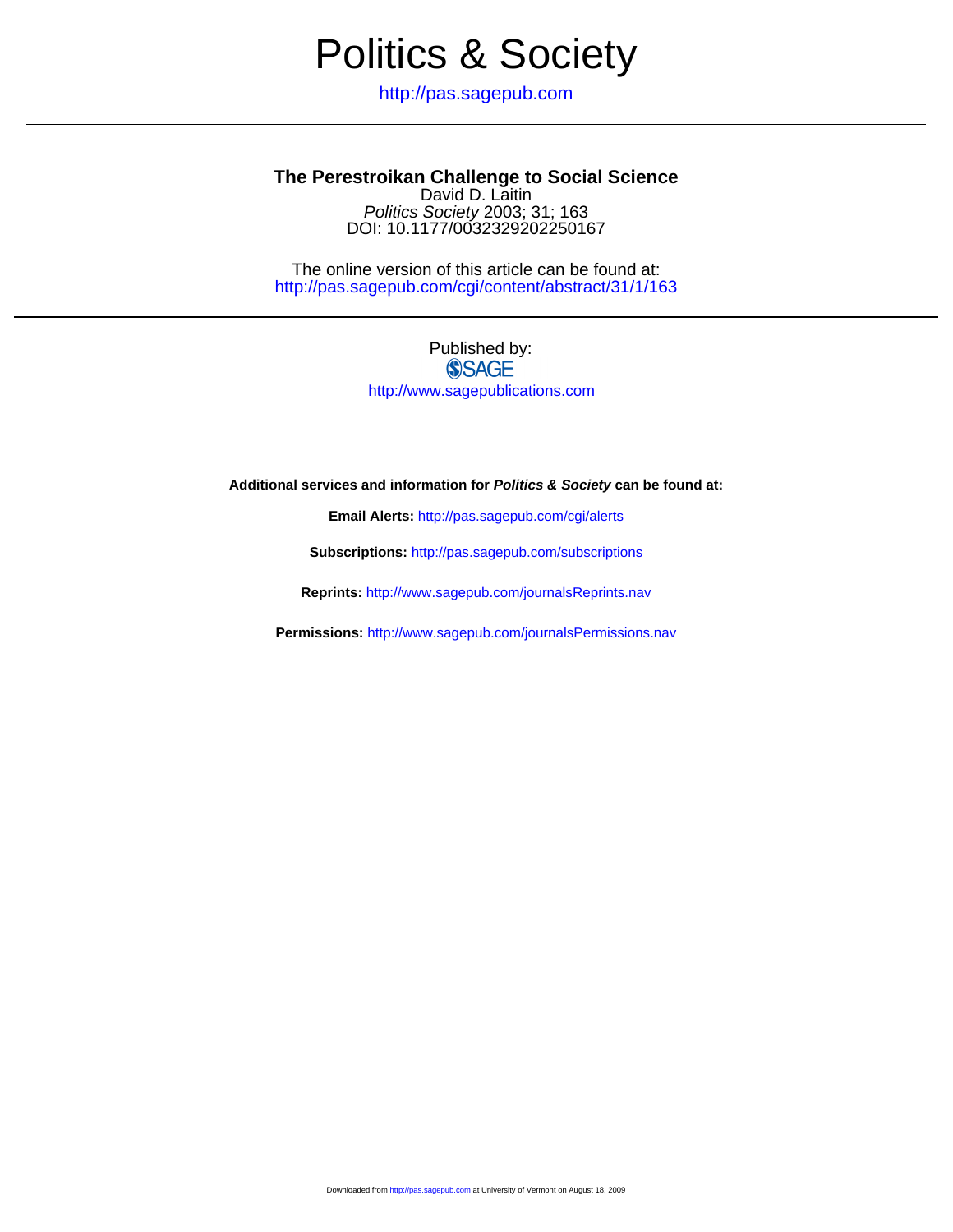# The Perestroikan Challenge to Social Science

### DAVID D. LAITIN

*Political science faces a challenge from a "Mr. Perestroika," who decries the hegemony of formal and statistical analysis in the discipline. Although not connected with this movement, Bent Flyvbjerg makes the best case for a renewed dominance for qualitative and case study work throughout the social sciences. This article challenges Flyvbjerg's call for a* phronetic *as opposed to an* epistemic *discipline. It challenges as well the unqualified call for pluralism advocated by many in the perestroika movement. It offers instead an integrated tripartite method in which narrative, statistics, and formal modeling fill in a scientific frame.*

*Keywords: phronesis; Bent Flyvbjerg; narrative; philosophy of social science; Mr. Perestroika*

The specter of an insurgency haunts political science. Under the leadership of a "Mr. Perestroika," a wide group of political scientists has abandoned the project of a scientific discipline.1 It would be convenient to write off this quasi-coordinated attack on the scientific turn in the study of society, calling its proponents Luddites. Indeed, their abhorrence of all things mathematical—and their typical but useless conflation of statistical and formal reasoning—reveals a fear of the modern. It would be equally convenient to write off this attack due to lack of any manifesto offering an alternative view of the discipline. Mostly we hear a desire for pluralism rather than a defense of best practices. But I think it would be prudent to

The author would like to thank Nathaniel Beck, Kanchan Chandra, Jon Elster, Simon Jackman, Steven Lukes, Sidney Tarrow, and Charles Tilly for comments on an earlier draft of this article.

POLITICS & SOCIETY, Vol. 31 No. 1, March 2003 163-184

DOI: 10.1177/0032329202250167

<sup>© 2003</sup> Sage Publications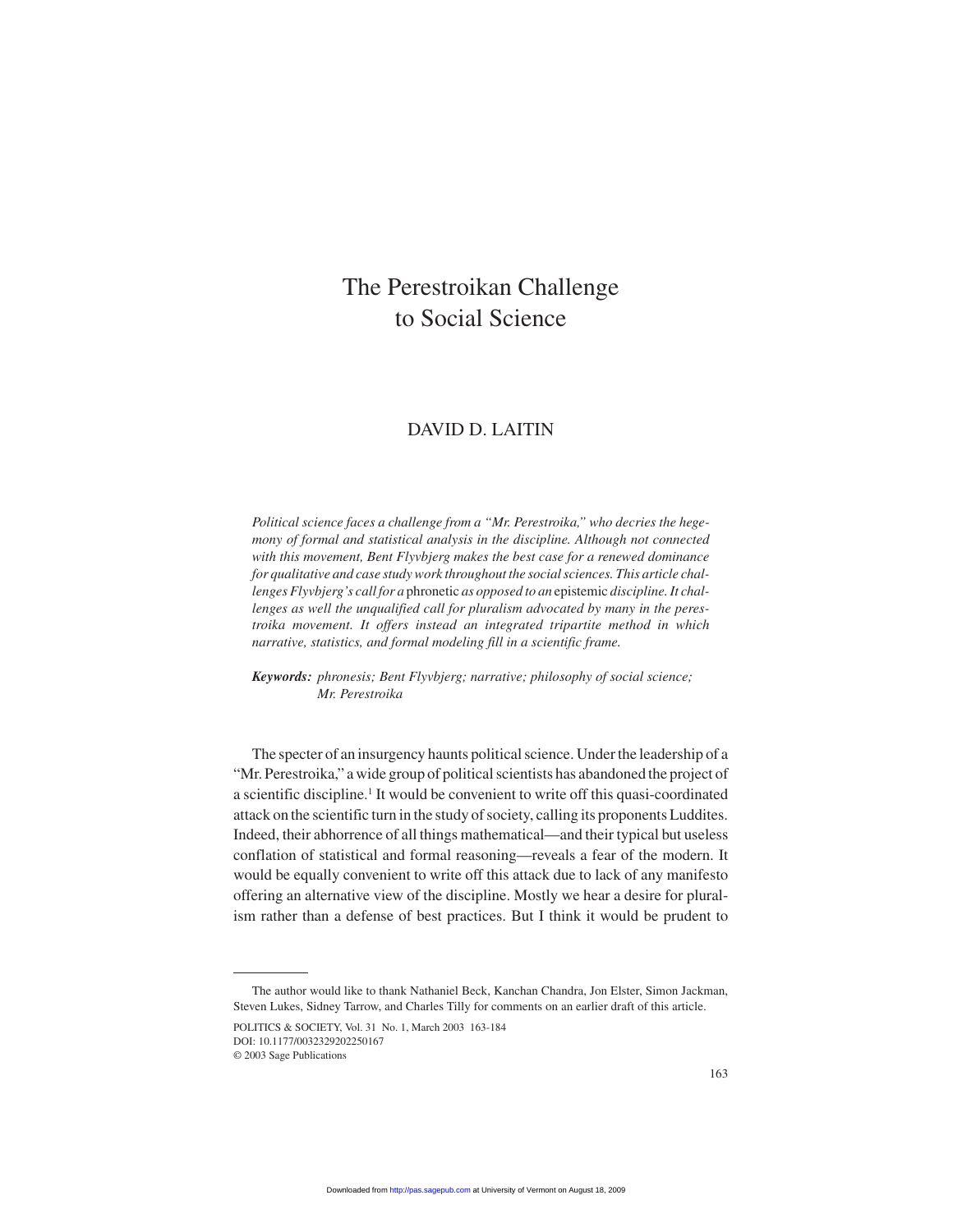respond, to defend what may well be a Sisyphean project in seeking a science of social life.

While there is no intellectual manifesto that lays down the gauntlet, a recently published book by Bent Flyvbjerg captures many of the core themes in Mr. Perestroika's insurgency.2 And thus this book offers an intellectual target for those who wish to confront the perestroikan challenge intellectually.<sup>3</sup> For in this clever, succinct, and readable book, Flyvbjerg portrays the quest for a *social*science as quixotic at best and self-defeating at worst. The social world, he argues, is sufficiently different from the natural world that any hopes for a Galilean conquest over the unknown in social science will forever remain unrealized.4 Social scientists, in order to sidestep the scorn that is regularly heaped on them by natural scientists who recognize the scientific limits to the study of humans, should cultivate their own turf by making reasonable judgments about the social world, based on a realistic view of power and sensitivity as to how that power is exerted. Relying on Aristotle's categorization, Flyvbjerg dubs this methodology *phronesis*. Social scientists can succeed doing phronesis, Flyvbjerg confidently asserts, because we write and read careful case studies that provide to us an expert's feel for how, in a particular context, our political interventions can bring social betterment.

This is a viewpoint to be taken seriously. Flyvbjerg has conducted wellconceived fieldwork in Denmark and has long been an astute commentator on urban planning and popular participation in social planning. Furthermore, *Making Social Science Matter* has received excellent notices from some of the leading social scientists in the world, including Clifford Geertz, Steven Lukes, and Pierre Bourdieu. Finally, the arguments in the book resonate with parallel points articulated by political science perestroikans, who have yet to be seriously confronted with intellectual arguments.

My response to Flyvbjerg and the challenge he presents to the scientific aspirations of many political scientists proceeds in stages. First, I challenge Flyvbjerg's stylized facts purportedly showing the failure of what he calls "epistemic" social science. Since Flyvbjerg presents these facts to motivate his study, it is important to establish that the premise of the book—constructed from these stylized facts stands on weak foundations. Second, I challenge Flyvbjerg's portrayals of both context (which he claims is not subject to analysis) and science (for which he sets a standard that many research programs in the natural sciences could not meet). It is important to challenge these views because Flybvjerg argues that the irreducibility of social context makes a predictive science of the social impossible. I can then show that Flyvbjerg's claims for the greater intellectual payoff for phronesis, because of his mistaken views on context and science, need to be radically circumscribed. Third, I discuss phronesis at work, first in a discussion of Flyvbjerg's use of that method in his field research on urban planning in Aalborg, Denmark, and then in a discussion of the work by Stanley Tambiah on ethnic war in Sri Lanka. In both cases, I argue, the work would have much greater scientific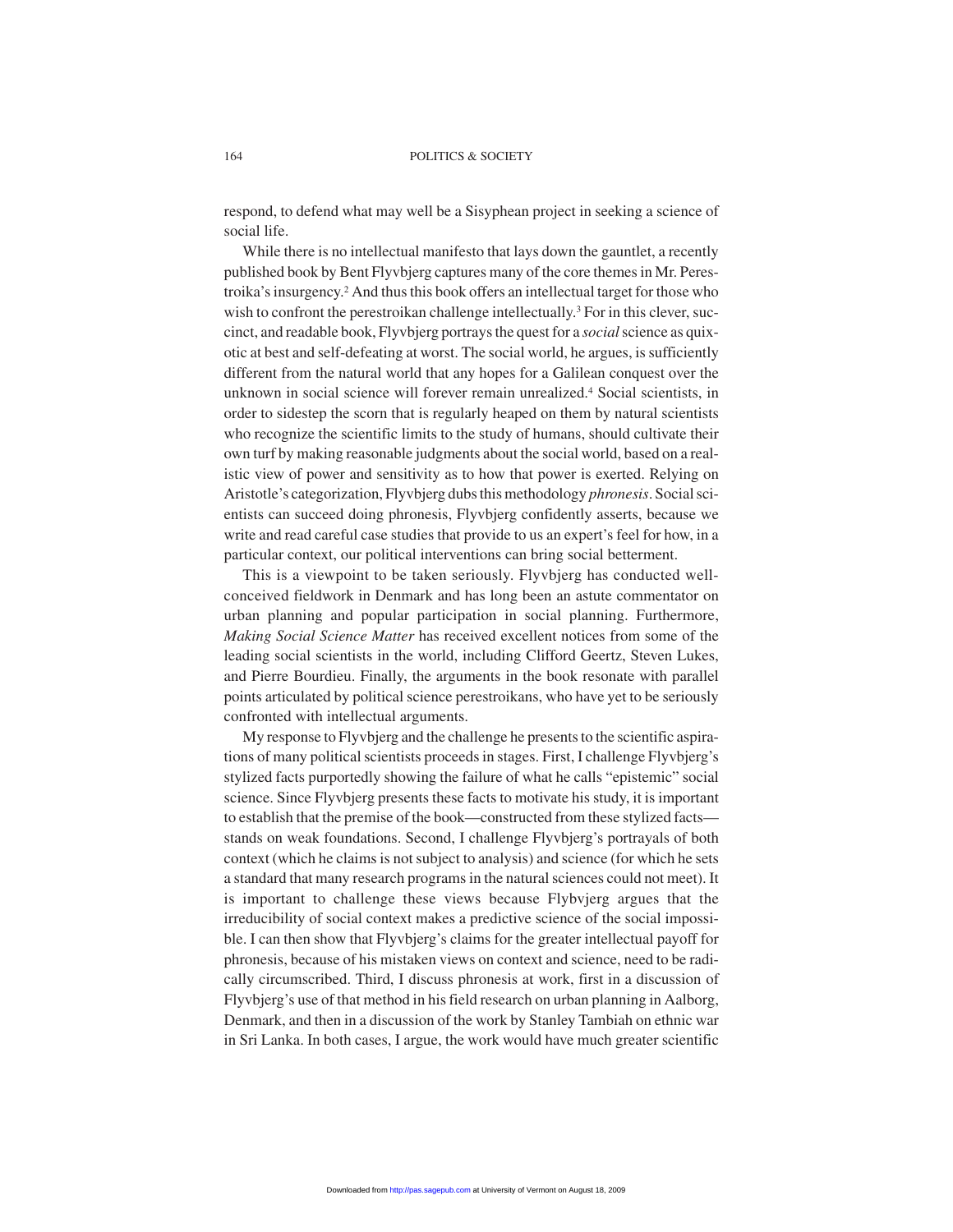value if placed within what I have dubbed the *tripartite method of comparative research*—a method that integrates narrative (much of what Flyvbjerg calls phronesis), statistics, and formal modeling.5 Fourth, I discuss the contributions that phronesis makes in scientific explanation, showing why it has equal stature to statistics and formal modeling in the tripartite method. Finally, in the conclusion, and in defense of the tripartite method as a standard, I discuss (in reference to claims by one of Mr. Perestroika's defenders) the limits of methodological pluralism.

#### THE PREMISE OF FLYVBJERG'S BOOK

Flyvbjerg introduces his brief with three examples. Astonishingly, they all work to undermine his entire argument. The opening example is that of the now infamous contribution by NYU physicist Alan Sokal to the journal *Social Text*. Sokal's "contribution" was a hoax. He purposefully submitted what he conceived of as postmodern gobbledygook. Yet it sailed through *Social Text*'s peer review as a serious critique of science. Flyvbjerg offers this example, and the controversy that occurred in the wake of Sokal's publication, as inter alia an "exposé of... social science." But why, the reader might ask, would social science get implicated in this scandal? *Social Text* has no pretensions to science. More important, in large part because of a cult of science in leading social science journals such as *American Political Science Review*, *Econometrica*, and *American Journal of Sociology*, it is doubtful that a physicist could get an article of that sort past peer reviewers. Reviewers would want to assure themselves that the data set was available and subject to review, the theory was clearly articulated, and the findings were linked closely to theory and data. Sokal chose *Social Text* precisely because members of its editorial board had ridiculed the notion of scientific objectivity.

The second example, immediately on the heels of the presentation of the Sokal hoax, concerns the study of human sexual practices conducted by scholars working at the National Opinion Research Center (NORC). Flyvbjerg delights in quoting *The Economist*'s humorous put down of this study (and later on he uses an equally clever one-liner from *The Economist* to write off the entire profession of economics). Flyvbjerg also cites a more serious attack on the statistical methods employed in this study, written by a population geneticist, and a rather limp defense of those methods by the authors in response. This is evidence for Flyvbjerg that natural scientists hold social scientists in contempt. Social scientists, he concludes, should not even try to imitate the scientific method with fancy statistics and impressive regressions. Rather, if they sang a tune that they in fact could hold, they would no longer have opprobrium heaped on them by their natural science colleagues.

This example also works against Flyvbjerg's argument. The inference of low esteem toward social science in general coming from a single review of a particu-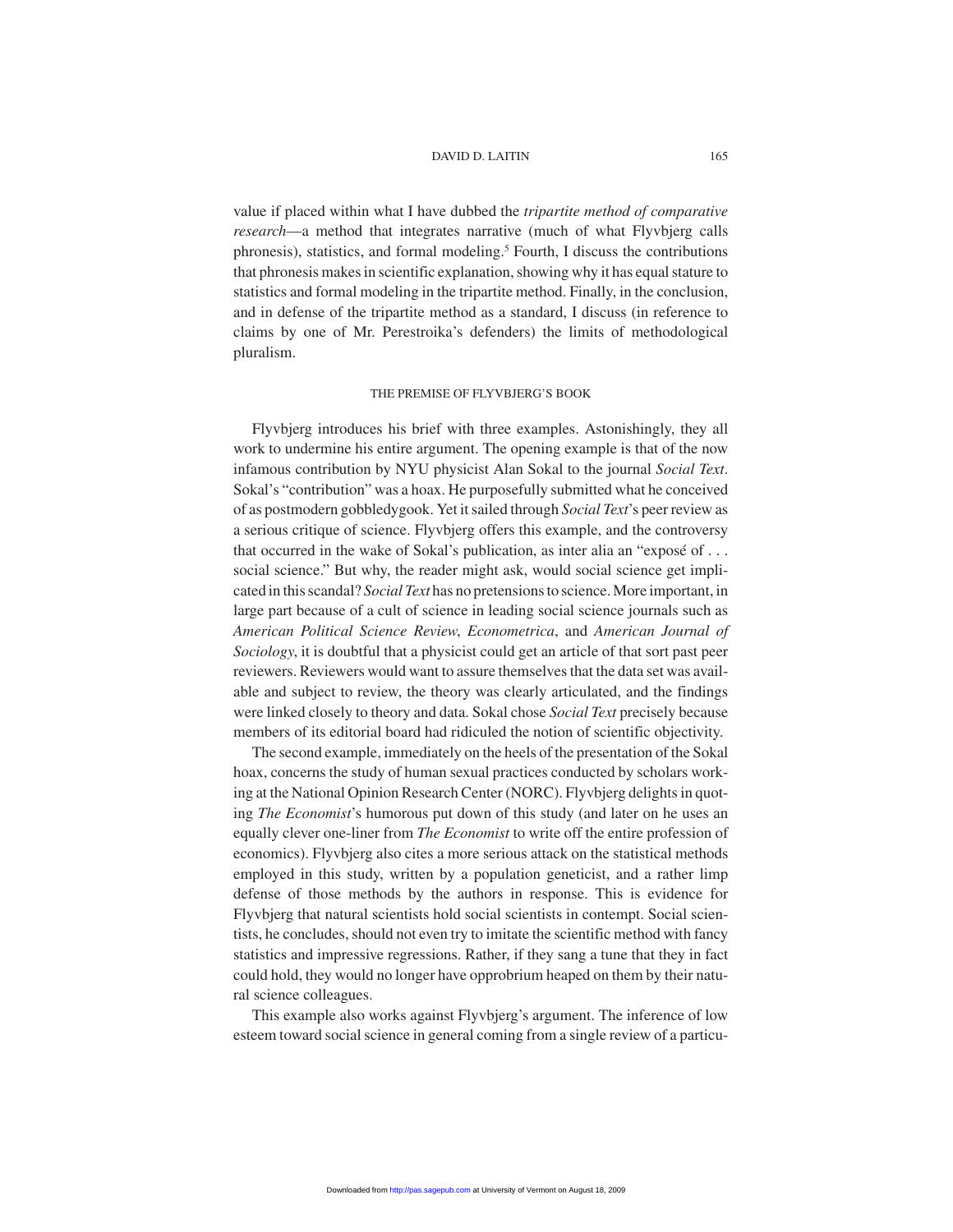lar work in social science is unjustified. Making an inference from a single case, an ambiguous one at that, is logically unjustified. This suggests that Flyvbjerg has little concern for valid inference, something that should make supporters of his phronetic alternative nervous. His inference is not only invalid; it is wrong, and on two counts. First, Flyvbjerg ignores the intriguing collaborations between biologists and social scientific game theorists in the past two decades that have created new knowledge in fields closely related to the scientific critic of the NORC study.6 Natural scientists who have worked in productive collaboration with social scientists would hardly hold social scientists as a species in similar contempt as did the reviewer of the NORC book.

His inference is wrong on a second count. The book appeared when the AIDS epidemic was first spreading. Many in the press were reporting linear and ghastly projections of the spread of the disease based on briefings from medical professionals. The NORC team, relying on its scientific finding that there are in America, especially among homosexuals, closed networks of sexual practice, predicted that the growth curve would flatten, and the disease would continue to eat away within segmented sexual communities. The NORC researchers could not offer a precise prediction of how many would incur AIDS, but their research on sexual practice entailed an observable implication, which turned out to be true. This does not prove their methods to be impeccable. Indeed, one could well point to the methodological problem not only in the NORC study but also in the entire genre of studies that postulate causal sequences from cross-sectional survey data. But the NORC team's correct analysis that AIDS would not spread generally through the American population adds confidence that they were accurately portraying American sexual networks.7 In sum, Flyvbjerg's use of the NORC example as evidence that natural scientists hold in ridicule all forms of scientific activity in the study of the social world is unconvincing.

Flyvbjerg's third example, a study of human learning conducted by Hubert and Stuart Dreyfus, serves as a leitmotif for the entire book. The Dreyfuses conducted an experiment in which subjects were asked to observe videotapes and then evaluate the competence of paramedics, made up of one expert and five novices who were all engaged in cardiopulmonary resuscitation (CPR) to victims of heart failure. The experimental subjects included people with three levels of expertise: experienced paramedics, students learning to become paramedics, and life-saving instructors. The experimental results showed that experienced paramedics, but not the other two sets of observers, could consistently and correctly pick out the expert practitioner of CPR. Those subjects who are novices, or so Flyvbjerg's preferred interpretation goes, were attuned to the question of who was best following the rules of CPR; meanwhile, the expert subjects were less interested in the rules. They were looking for the single practitioner who had an eye for context and knew which rules could be waived to save the largest number of victims.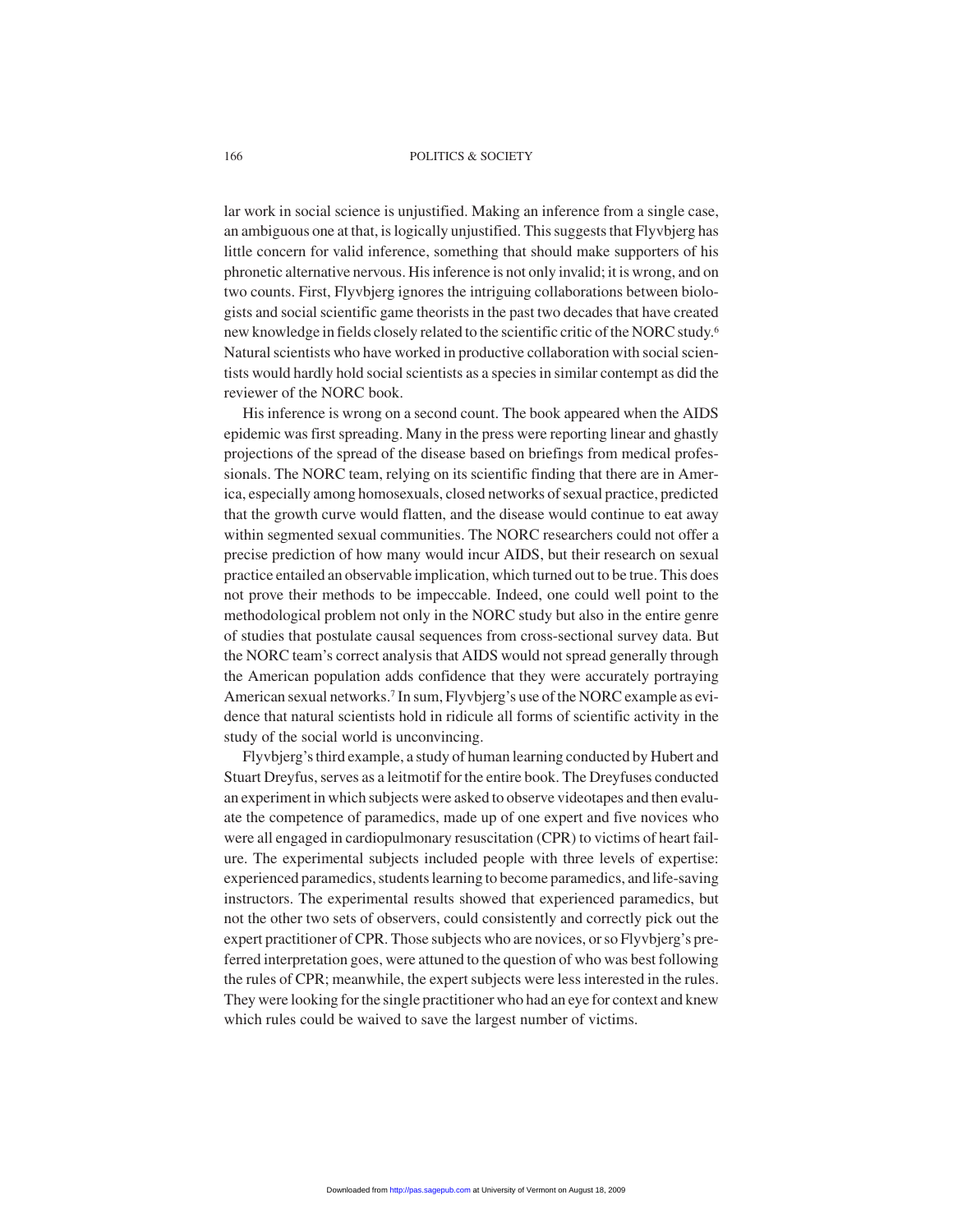One of the study's authors (Stuart Dreyfus) offered the following insight to make sense of the finding. He was a mathematician and a chess aficionado. For a long time, he believed that if he could solve all the necessary algorithms, he would become a master. To his chagrin, mathematical logic took him only so far. Those with an expert's "feel" for the chessboard were able to defeat him, and very often these people had no education in higher mathematics. Only those with a feel for the chessboard (often honed by playing "fast chess" rather than studying algorithms), Stuart Dreyfus observed, could become masters. The lesson for social science that Flyvbjerg draws from the experiment and from of the chess anecdote is that in the complex world of human beings, no algorithm will correctly predict action; rather an expert's feel for the context will bring a better grasp of what is likely to occur. Only experts who have worked and lived in the social world (in the same way as chess players having developed skills through practice) will be able to know how best, in the experimental case, to choose a paramedic if they were in need of one.

One could criticize the chess analogy (and by implication the inference) by pointing out that it is increasingly dated, as supercomputers are becoming chess masters with rule-based algorithms. But there are two far more disconcerting things about the use of the Dreyfus's study as a justification for phronesis. First, there is another interpretation of this study, never considered, that undermines the thesis of the book. From what was presented (as admitted by  $Flyvbjerg$ ),<sup>8</sup> the Dreyfus's used a rather standard scientific procedure common in experimental psychology to make a discovery concerning human cognition. The experimenters learned from their controlled environment (certainly not a case study!) that there are different levels of competence in the human learning process, with implications on what it entails to become an expert. This seems to me to be an advertisement for the scientific method in gaining new psychological knowledge rather than an invitation to jump the scientific ship. Second, there is overwhelming support in controlled experiments that statistical models outperform expert clinical intuitions in diagnosing human disease.<sup>9</sup> Here is a case where natural scientists would put Flyvbjerg up for ridicule for not examining whether a finding he liked was sufficiently robust to work in other experimental settings.

In sum, looking at the Sokal example, the NORC sex study, and the Dreyfus's study as compelling reasons to abjure the scientific method in social science, Flyvbjerg's attempt to create a sense of scientific failure through the use of telling examples is manifestly unsuccessful.

#### THREE MISUNDERSTANDINGS

Flyvbjerg is adamant that methodological admonitions urging students to study society scientifically are mired in misunderstandings about the social world. But he is guilty of some grievous misunderstandings himself.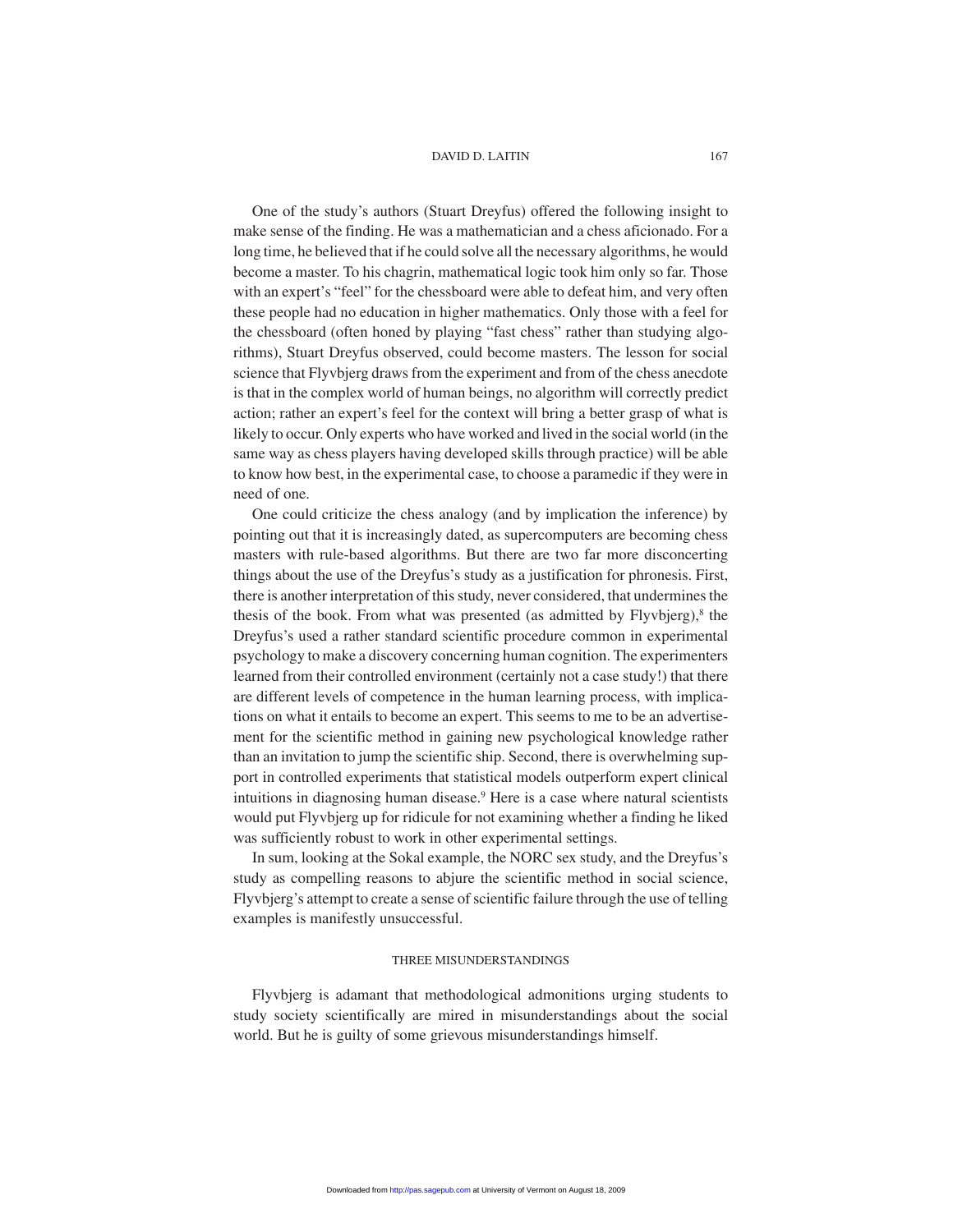#### *1. What Is Context?*

"Context" plays a leading role in many tracts purporting to show the limitations of scientific procedures for the study of society, and in Flyvbjerg's book as well.<sup>10</sup> But Flyvbjerg never actually defines it. His method, we are told, is sensitive to context, whereas science is not. Humans are always sensitive to context but not computers. Therefore, people are better judges of complex situations that are heavily influenced by context than are computers. This judgment rests on a grievous overstatement. *Context* comes to us from the Latin *contextus*, meaning a connection of words. In English, this has come to mean, among other related things, "the parts of discourse that surround a word or passage and throw light on its meaning" (*Webster's Ninth New Collegiate Dictionary*). If this is what *context* means, surely computers have been programmed to use surrounding words to throw light on a particular word's meaning. Search engines allow us in our investigation of a particular concept to specify words before and after this concept is used. This procedure helps throw light on a particular concept's meaning.

Of course, Flyvbjerg means more than word connections. Indeed, *contextus* is closely related to the Latin *contexere*, "to weave." Here, context implies a skein of interwoven factors. But to say humans are good at capturing context is hardly a justification for phronesis. For one purpose of social science is to disentangle such skeins in order to trace the effects of its separate strands, or to examine the impact of particular interactions among strands. Appealing to context is merely to say that we have not yet discovered the various factors or the interaction of factors that produced outcomes of significance. Science *is* sensitive to context if sensitivity means the desire to analyze it, to break it down to its separate strands, and to hypothesize how the woven strands influence the course of social events. Ultimately, one's hypotheses about the implications of various contextual strands will demand statistical verification with interaction terms and flexible functional forms. Appealing to context is therefore a cop out; analyzing it and verifying our analytical judgments about it are what social scientists ought to be doing.

#### *2. What Is Science?*

Science for Flyvbjerg must meet an ideal or else it is not science. It is portrayed as the activity that can "generate ultimate, unequivocally verified knowledge" yielding some "final truth."11 Hardly anyone in the natural sciences would hold such a view. Nor would mathematicians, who mostly rearrange symbols consistent with axioms rather than pursue a final truth. Most scientists see their findings as provisional, contingent, and subject to replication and rejection.

Oddly, of the several criteria for science elucidated in *Making Social Science Matter*, the only one Flyvbjerg insists social scientists cannot achieve is that of prediction. Yet this is the only criterion for which Flyvbjerg provides no "philosophy of science" cites. He just asserts it to be a necessary component of science.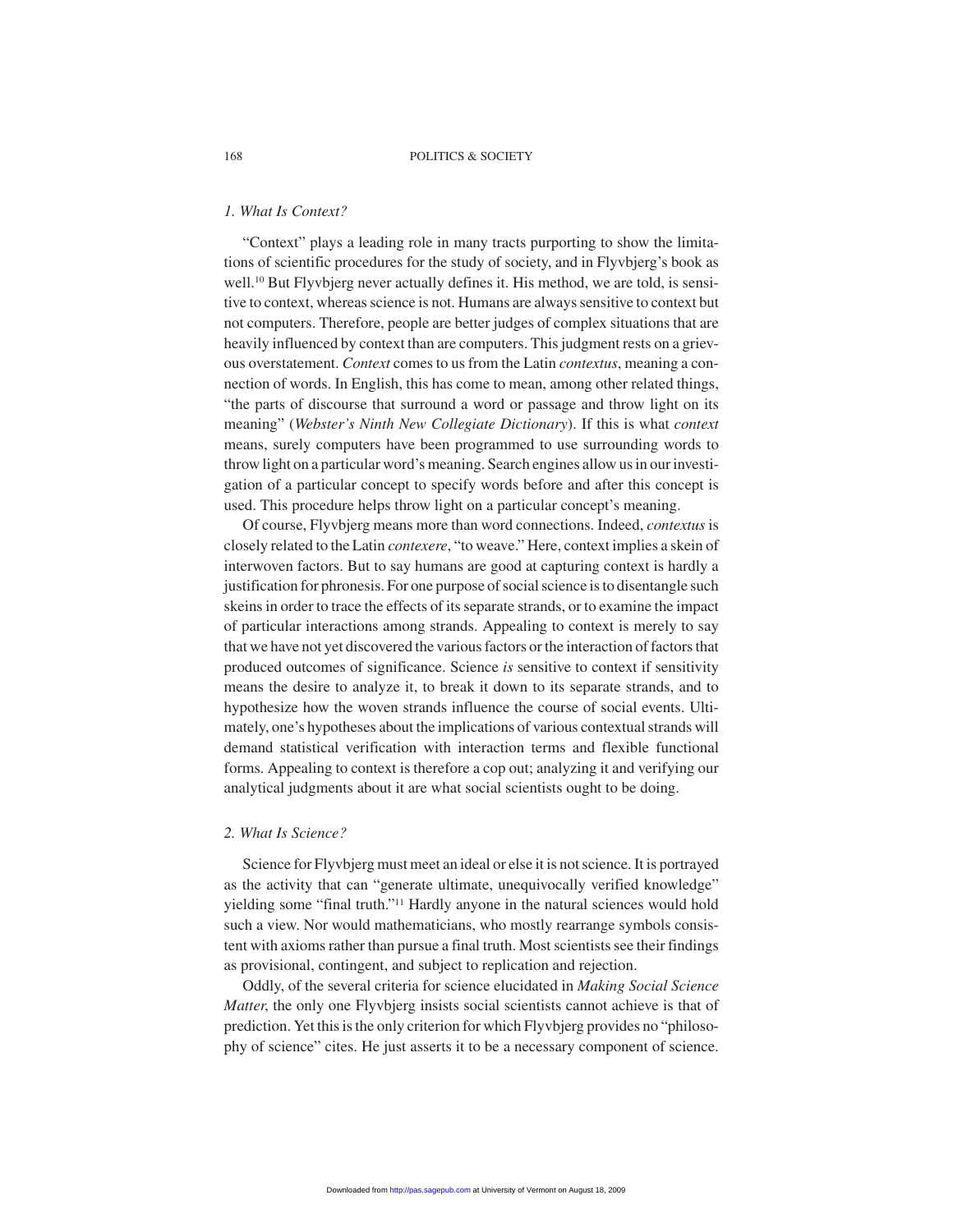This criterion is the most demanding of all, and many fields that are widely respected as scientific (e.g., population biology, evolution, and geology) would quickly fail this test. But if what is meant by prediction is the ability of scholars in the field to make reasonably good probability estimates of individual behavior under laboratory conditions or in well-defined activities (e.g., voting), then several branches of social science can meet such criteria. Social scientists, for example, have long been able to make reasonable predictions of how any individual will vote knowing a few facts about his or her socioeconomic background, age, and education.

Stating ideal criteria for science—and writing off those fields that do not meet these criteria as a breeding ground for phronesis—represents a bimodal approach to scientific categorization. It is better to evaluate research environments as a continuous variable measuring the extent that they approach commonly accepted scientific standards, with the notion that doing better in meeting such criteria dominates doing worse. Instead of some unreachable ideal as the criterion of science, I propose a notion of a scientific frame. To the extent to which a community of scholars is concerned about such things as uncertain (ex ante) conclusions, public procedures, careful measurement, rules of inference, and rewards for replication, that community has adopted a scientific frame.

I also propose that within the scientific frame, a tripartite methodology that includes narrative (the essential component to phronesis), formal, and statistical analyses is the best defense we have against error and the surest hope for valid inference. To the extent that a community has adopted a scientific frame and relies on a tripartite method, it will be in a better condition to make good judgments. The problem with good judgment resting only on one leg of the tripartite method (exemplified in Flyvbjerg's rendition of phronesis) is that it is hard to know if one's judgment is wrong. The scientific frame buttressed with the tripartite method—as I will illustrate in a subsequent section—has ample procedures for figuring out if our best judgments are misplaced.

#### *3. For What Is Phronesis Valuable?*

Flyvbjerg is ambiguous about the goals to be maximized in social science. He seems to move the goal post. On one hand, he points to social scientists seeking to make valid causal inferences about the social world. He criticizes them for the inevitability of their failures. But in his alternative model, that of phronesis, his goal is to give students in professional schools useful knowledge, helping them to make a better world. Here I am sympathetic with Flyvbjerg's brief. For professional training of policy analysts and politicians, it would seem useful to focus on normative questions (what kind of life do we want to lead?), experience to get a feel for the practical, and case studies (what kind of world did my predecessors face, and how well did they do?), with somewhat less emphasis on making valid causal inferences about how certain outcomes were reached. For Ph.D. training,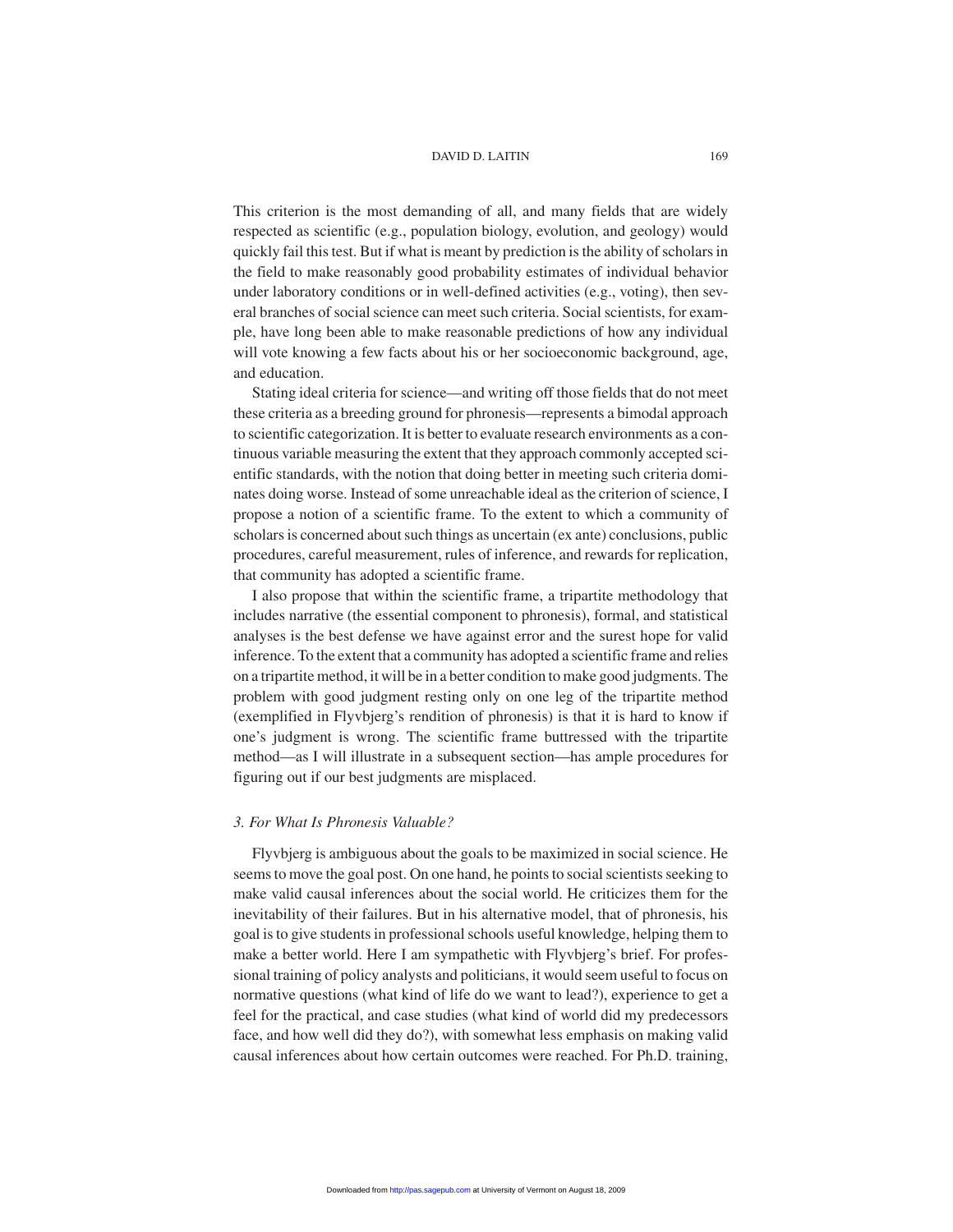the balance would need to be reversed. But the point here is that while Flyvbjerg's notion of phronesis may have some important role to play in the professionalization of social practitioners, it must be combined with statistical and formal analysis if the goal is valid social knowledge.

#### PHRONESIS AT WORK

Flyvbjerg summarizes his politically engaged and ultimately successful research on city planning in Aalborg, Denmark, as an example of the potential for phronesis. He reports that a city-planning initiative in Aalborg was captured by downtown businessmen who had a vision of super profits that would come with shoppers who arrived from long distances in their automobiles. They sacrificed the interests of local pedestrians and bicyclists, whose interests were subverted in the plan for roadways into the downtown center. Leaving the ivory tower of intellectual debate, Flyvbjerg confronted local power with phronetic knowledge, acquired through painstaking penetration of the particularities of a single city. Armed with a deep understanding of all backroom deals, his several public appearances parried the slander heaped on him. More important, he presented his data in a way that the public could appreciate. He was thus able to turn the tide away from business control over planning back to the interests of the pedestrians and bicyclists. The citizens of Aalborg were rewarded with democratic debate based on phronetic intervention and an outcome closer to their own preferences.

The smoking gun in Flyvbjerg's investigation was that the Chamber of Industry and Commerce in Aalborg had preferred access to the technical committee of the City Council. Through this preferred access, the chamber's point of view, in which the only route to commercial survival is in attracting customers from far away arriving by car, became the "rational" one in terms of how the future was to be determined. Flyvbjerg sees this as confirming the "basic Nietzschean insight [that] 'interpretation is itself a means of becoming master of something.'" Flyvbjerg concludes, now basing his notion of power on an extended analysis not only of Aristotle and Nietzsche but also of Habermas, Bourdieu, and Foucault, that "the interpretation which has the stronger power base [namely, that of the Chamber of Industry and Commerce] becomes Aalborg's truth."12

There appears to be something tautological about this finding. The only way one knows the strength of the chamber's power base is the degree to which it was able to make its position hegemonic. This is hardly a finding about the effects of power on the setting of interpretive frames.13 For that, we would need to know what resources translate most efficiently into the victory of hegemonic interpretations. We would further need to know the mechanisms (bribes, implicit or explicit threats to leave to other cities, campaign contributions) by which certain resources are expended to secure preferred interpretations. We would need to know how far people can be moved from their ideal points on a policy spectrum by power such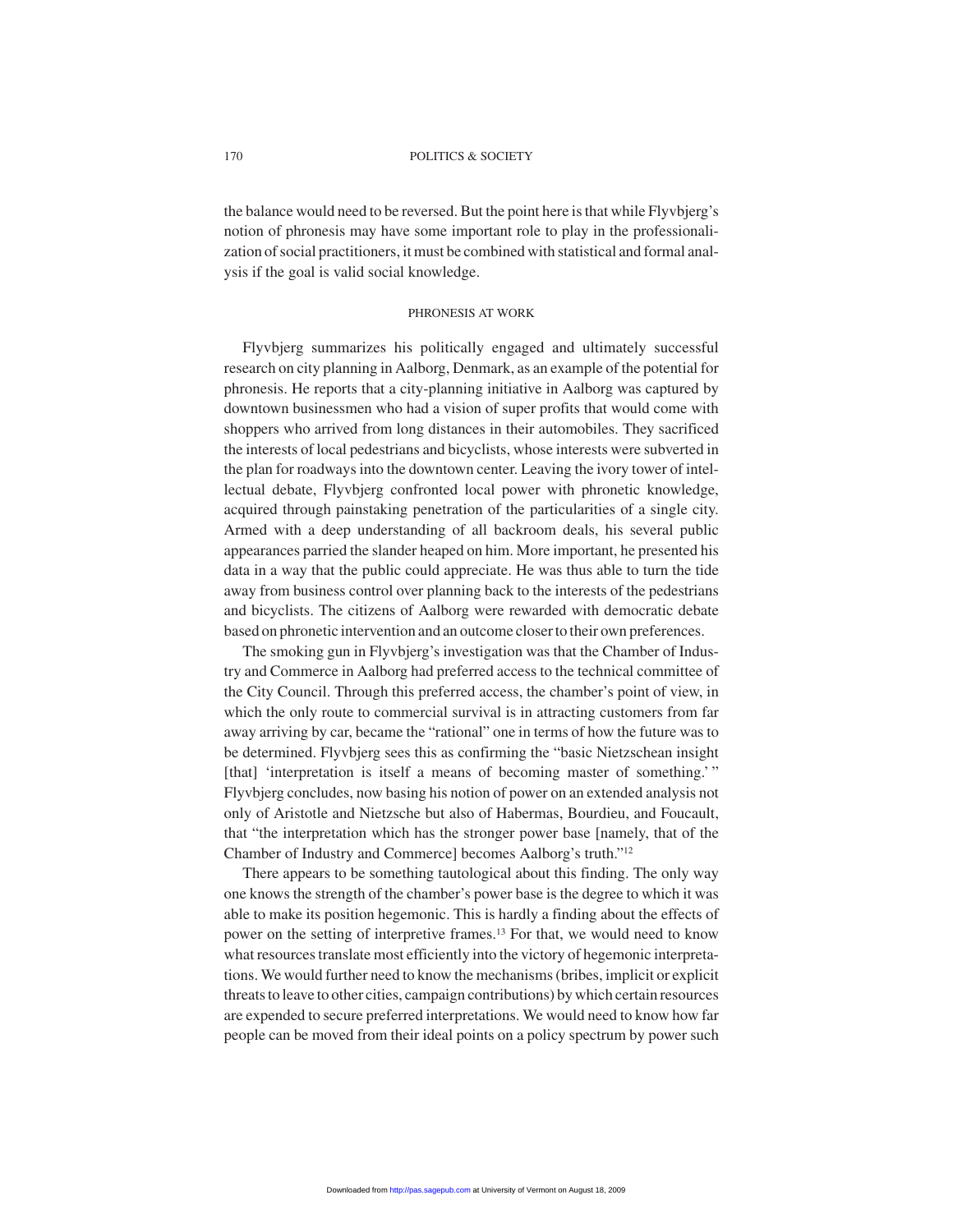as that held by the chamber. And if power is being exerted merely because those who are without it are afraid to defy those with it (and therefore, the exertion of power is not directly observable), we would need to know about the off-the-path beliefs of those without power so that they would be induced into quiescence. Pointing out that power rules is hardly an explanation for its influence, and the two chapters on power give us little handle on its prospects and merits under different well-specified conditions.

To be sure, Flyvbjerg wants phronesis to answer a range of questions. The question of how power is used to create rationality is but one. He also wants social science to answer normative questions about what is desirable and what ought to be done. And he wants social science to help prepare professional students "to help them achieve real practical experience."14 I have no quarrel at all with the promotion of normative and professional pursuits, but the promotion and quality of such pursuits stand outside of the question of whether for a certain range of questions the scientific frame is appropriate for study of the social. Furthermore, in his discussion of power, Flyvbjerg trespasses onto the zone of science (seeking to identify the causes of the chamber's influence) without playing by its rules. It is phronesis inappropriately applied.

#### THE DANGER OF ISOLATED PHRONESIS

Nothing calls out more strongly for "social science that matters" than that of civil wars in the post–World War II world. In the course of the past half-century, there has been a slow, steady, incessant outbreak of new civil wars throughout the world. New wars break out at a faster rate than they get settled, such that the number of active civil wars and the percentage of countries experiencing civil wars increased steadily from 1945 to 1999. In the last half-century, there have been more than 16 million deaths as a result of 122 distinct civil wars. Many of these wars have cost the lives of far more than one thousand people, the minimum necessary to be included in Michigan-inspired data sets.15 In this category stands Sri Lanka, where more than sixty thousand people have been killed in a war pitting Tamil separatists against the majority Sinhalese government. A social science that could help reduce the devastation of civil wars would matter a great deal.

Stanley Tambiah, a world authority on Buddhism, has sought to understand the sources of violence in Sri Lanka from a perspective that Flyvbjerg would clearly agree as phronetic. Tambiah was impelled to study this conflict from a deep normative desire to make his homeland once again an island of peace. He accumulated materials related to the conflict and wrote scholarly books on it and on a related set of deadly conflicts. But he was continuously engaged with authorities in Sri Lanka, with the international press that all-too-often systematically misrepresented the conflict, and with Sri Lankans around the world equally interested in ending a human tragedy. He examined the particular cultural and historical con-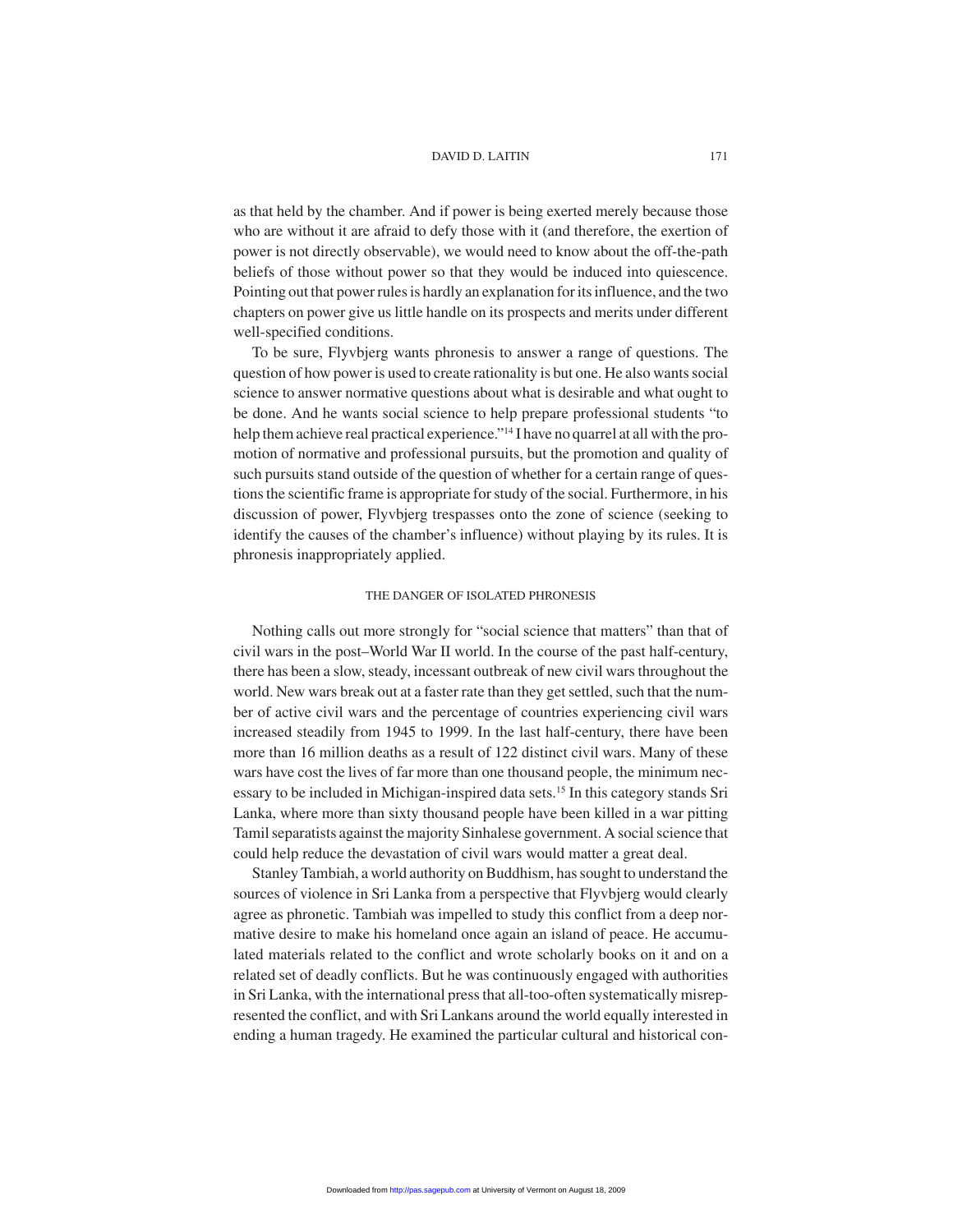text of the dispute, and all his writings exhibit deep understanding of the local situation, a full recognition of the sources of local power, and a clear desire to alter the terrible curse of interethnic relations that seems Sri Lanka's fate.

Tambiah was at first revolted by but not engaged in Sri Lanka's troubles. In 1956, he had brought a student team with him to investigate a peasant resettlement program in the country's Eastern Province. But the project was interrupted by the first ethnic riots to take place since independence in 1948. These riots occurred when an oppressive language law was being debated in parliament. The majority Sinhalese population was from independence pressing for their language to become the medium of instruction, ultimately through the university curriculum. The language law of 1956, popularly known as the "Sinhala Only Act," promised to make Sinhalese the sole official language of the island within twenty-four hours. Tambiah, then teaching at the University of Ceylon, was immediately disenchanted and felt that he must emigrate. He felt he could not advance professionally if he were compelled to teach in Sinhalese (he is a native Tamil speaker, and English was the medium of instruction throughout his education). Furthermore, the quality of university education would, in his judgment, plummet were it to be cut off from Western scientific literature, a likely prospect were the medium of instruction to become Sinhalese. With ethnic tensions already evident on his home island, he moved his research site to Thailand.<sup>16</sup>

It was twenty-seven years later that he felt "compelled to take up the issues in Sri Lanka concerning ethnic conflict, ethnonationalism, and political violence."17 A pogrom in 1983, leveled against the middle-class Tamil community in Colombo, in which ministers of the state were implicated, in his words, "fractured two halves of [his] identity as a Sri Lankan and as a Tamil." He wrote *Sri Lanka: Ethnic Fratricide and the Dismantling of Democracy* to find his "way out of a depression and to cope with a personal need to make some sense of that tragedy, which was the beginning of worse things to come."<sup>18</sup> In the preface to that book, he acknowledges that it is not a "distanced academic treatise" but more an "engaged political tract." His goal, he writes, is "not only to understand the Sri Lankan problem but also to change it; it intends to be a historical and sociological reading which necessarily suggests a course of political action."19 One might say that the 1983 pogrom moved Tambiah from epistemic to phronetic social science.

In his subsequent work on Sri Lanka, he was never far from contemporary politics, asking such phronetic questions (asked in Flyvbjerg)<sup>20</sup> as where are we going and what should be done. He took his theoretical work on Buddhism (conducted in Thailand) to address a compelling concern to all those interested in a peaceful Sri Lanka: how could a religion that advocates nonviolence become the breeding ground for anti-Tamil pogroms? That his answer, published as *Buddhism Betrayed?*<sup>21</sup> was banned in Sri Lanka (and its author accused of being a terrorist) showed that he was speaking truth to power.<sup>22</sup>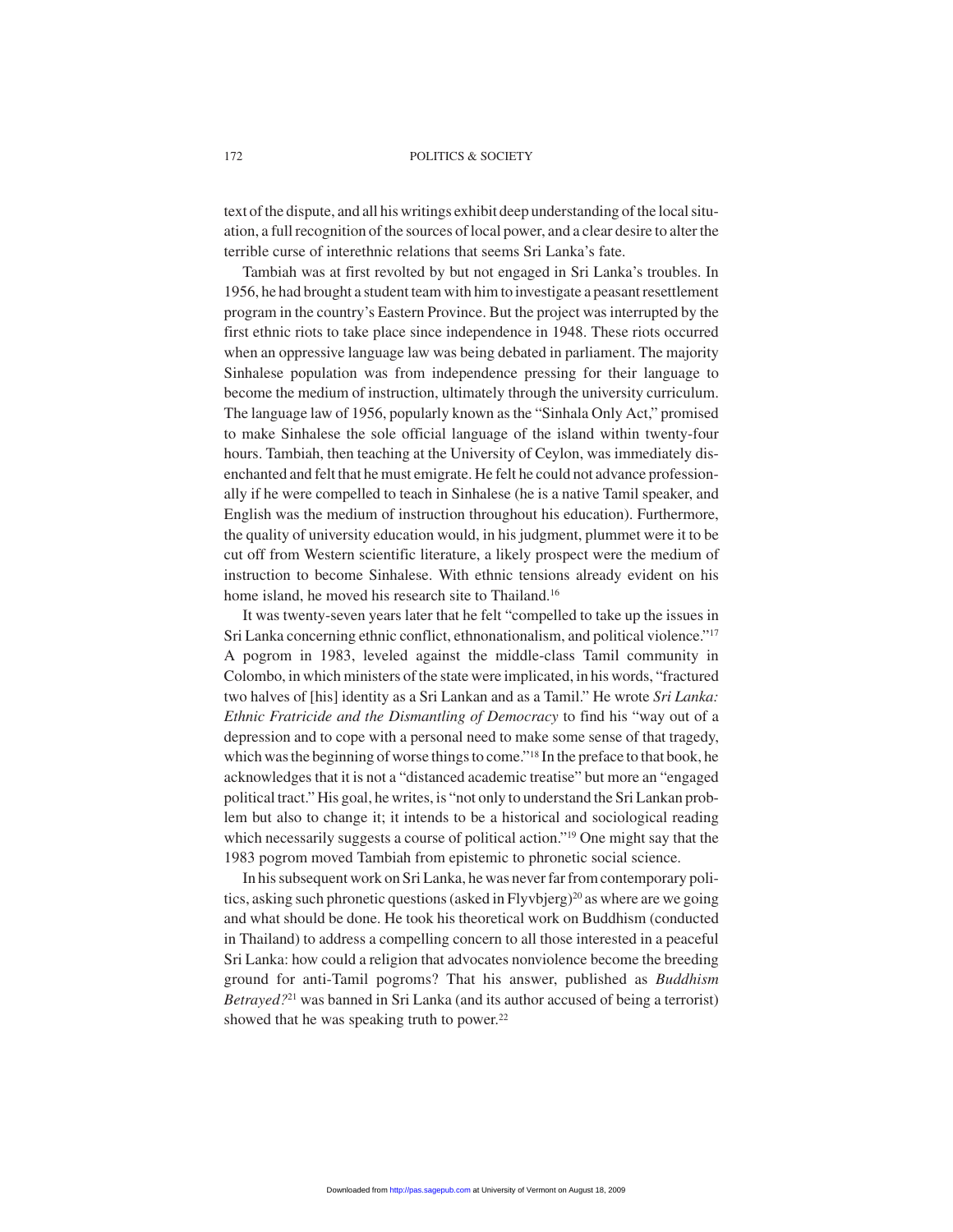Tambiah's accounts of the sources of the Sri Lankan civil war reflect deep concern and careful judgment. He weaves together the social, economic, religious, and political themes in a way that shows mastery of the material. He puts special emphasis on the "Sinhala Only Act." "That," he has noted, "is the beginning of the feeling among Tamils that they were discriminated against by the majority."23 Tambiah recognizes that those Tamil youths, planning for professional employment and therefore most threatened by the language policy, were not themselves involved in the riots subsequent to the language act. The worst violence occurred in the peasant-populated settlement schemes in the Eastern Province. Tambiah therefore provides a holistic contextual account and writes that, "If one wonders what could be the relationship between the official language controversy and the ethnic violence . . . the answer is . . . the language issue was also becoming interwoven with the government's policy of peasant resettlement."<sup>24</sup>

Sensitive to Flyvbjerg's phronetic concern that researchers address the issue in regard to any policy of "Who gains, and who loses, by which mechanisms of power?"25 Tambiah analyzes the winning coalition. Politicized Buddhists who espoused racialist doctrines calling for extermination of Tamils organized this coalition. These Buddhists were able to attract into their program rural elites, teachers, indigenous doctors, traders, merchants, and all those educated in Sinhalese who were threatened by the English-speaking elites in the capital. As for the 1983 riots in which up to two thousand people were killed, Tambiah writes, "those who stood to gain [the] most were, firstly, middle-level Sinhala entrepreneurs, businessmen, and white-collar workers, and secondly, the urban poor, mainly through looting."26

Tambiah's analysis is fair minded and judicious. But what kind of truth comes from his phronetic engagement, one not combined with the statistical and formal methods? Consider first some statistical data that put a wrinkle in Tambiah's account. A cross-sectional analysis with "civil war" as the dependent variable shows that high levels of linguistic grievance are not predictors of civil war. In fact, controlling for GDP, in most model specifications there is a negative sign, suggesting that higher levels of linguistic grievance are associated with a lower susceptibility to civil war. Although the idea is counterintuitive, the statistical models open the possibility that the oppressive Sinhalese language laws might have ameliorated the violence (triggered by the settlement schemes) rather than exacerbated it.<sup>27</sup>

The first-cut statistical test of the effects of interethnic oppression on the linguistic front raises a host of new questions, previously unasked.28 Why, if Tamils were most threatened by the language policy, did the Sinhalese initiate most of the rioting in Colombo in both 1956 and 1958, with virtually no Tamil violence aimed at Sinhalese until 1975? Why should there have been post-language law riots that were initiated by Sinhalese, inasmuch as they got the law they wanted? Why did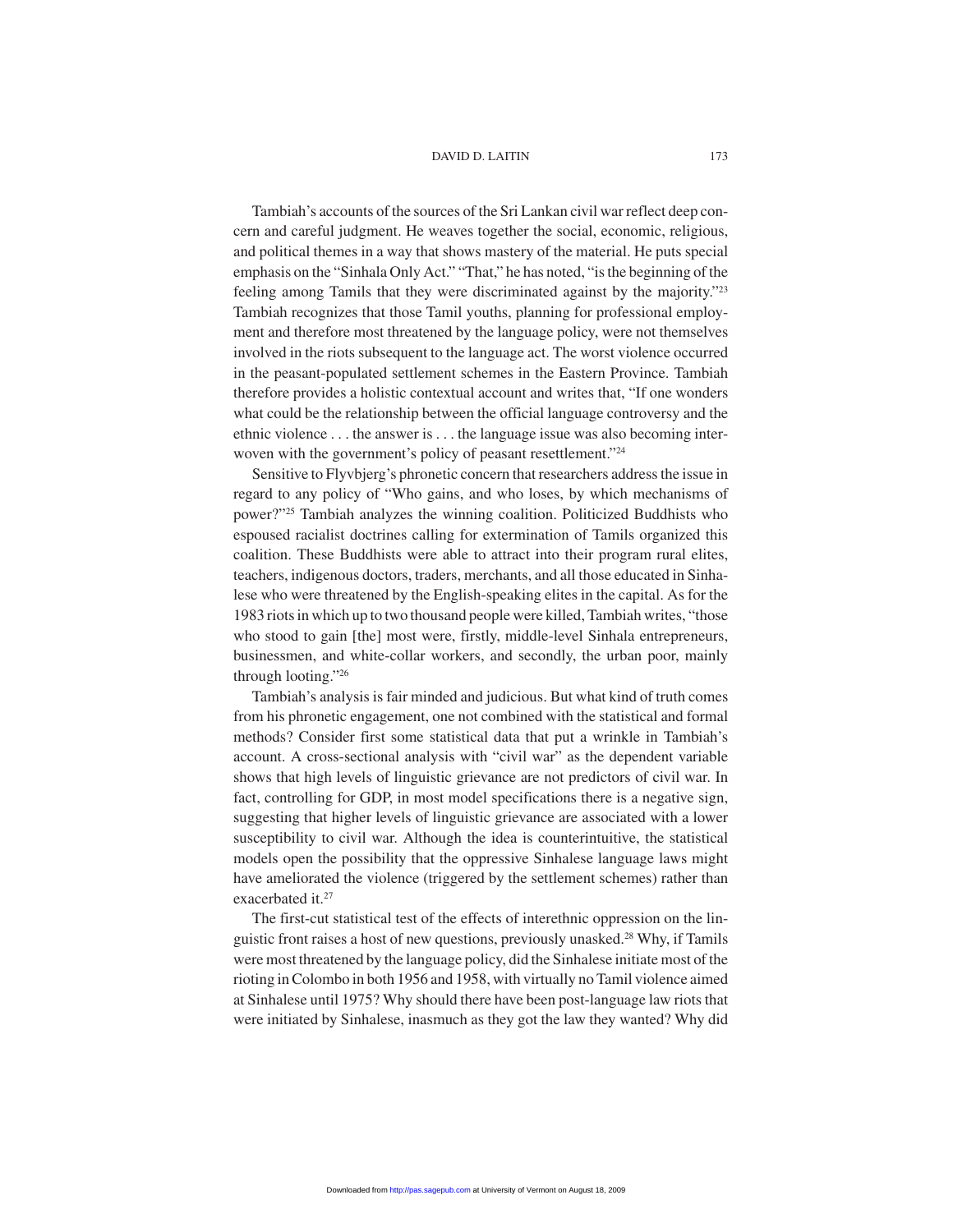the most horrifyingly fatal riots (those of 1981 and 1983) and the consequent fullscale Tamil rebellion occur after Tamil was accorded nearly equal status as Sinhalese in Sri Lankan law? Or finally, why did the language issue disappear from public debate in inverse proportion to the level of escalation of violence on the island?

The tripartite scientific method helps to address these questions. The crosssectional statistical data show that the holistic context of an interwoven linguistic and settlement grievance was not like two final straws on a camel's back. Rather, these two issues could well have had polar opposite impacts on the Tamil community.29 To analyze why, it is useful to model linguistic grievances and to show what each party's best response would be to the probable action of others. From such a model, taking into account preferences of the parties over a range of possible outcomes, it turns out that those most aggrieved by the act were students and teachers. The aggrieved, given their payoff schedule, would gain more from bureaucratic bargaining than they would from guerrilla attacks. From this model, one can comprehend the logic by which the language laws temporarily concentrated Tamil opposition onto the bureaucratic field and politicized rather than militarized the ethnic conflict.

This same model gains plausibility because it helps make sense of another conundrum, namely, that while the Sinhala Only Act had broad public support, its implementation was almost nonexistent. In fact, Sinhala civil servants had every interest in undermining the implementation of a law that would diminish the value of the primary skill—competence in English—that earned them their positions. These bureaucrats wrote careful annual reports on the efforts to implement Sinhala hegemony and in so doing perpetually delayed its fulfillment.

In this research, statistical results put previous narratives under critical scrutiny. A formal model captured the strategic core of the politics of language in Sri Lanka. Thus, through a combination of statistics and formal modeling, one is now compelled to rethink the relationship of the Sinhala Only Act to the Sri Lankan civil war. But explanation does not stop there. There is a third component to scientific explanation. Complementing the statistical and formal approaches is a return to narrative to see if the case would be illuminated rather than obscured by the statistical and formal models.<sup>30</sup> Suppose it were the case that a return to narrative showed again that language grievances drove Tamils into guerrilla camps and into violent confrontation with the state. This knowledge would compel the statistical analyst to specify anew the interaction terms that seemed important in the narrative. If this should turn out successful, the Sri Lankan narrative would have helped yield a more powerful general statistical model. Similarly, formalists would be compelled to rethink the preferences of the actors or the structure of their interactions. Again, the goal would be for a general model of language grievance that could capture the effects of oppressive language laws for political action.

In this case, however, the statistical and formal models helped construct a new and more coherent narrative, one that has not (in my search through the literature)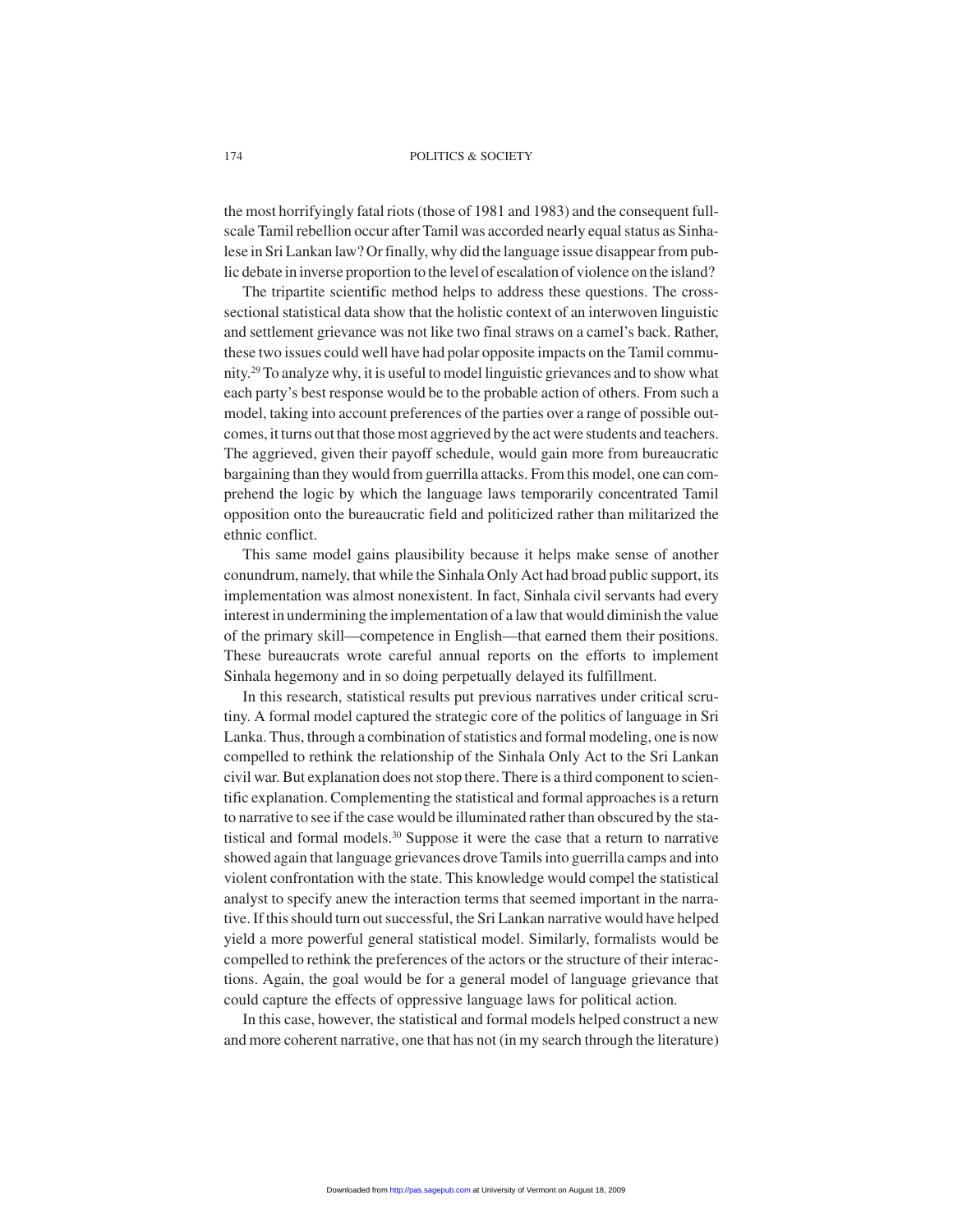elsewhere been told. Facts that had been obscure in the Tambiah narrative can now be highlighted. For one, those educated Tamils who did not emigrate (as did Tambiah) mostly appealed their cases in the various governmental ministries to ensure their professional advance and the security of their civil service appointments. Second, as noted, the law was consistently subverted by Sinhalese government bureaucrats. More stunning is the fact that previous narratives ignored the crucial sequencing of the violence in 1956 in the face of the passage of the Sinhala Only Act. It was the Sinhalese who struck first in a violent manner but not the Tamils. A more coherent narrative (one which shows that the Tamils did not respond to the act with violence) can be told when there is knowledge that the coefficient relating language grievance to violence is negative! That this narrative has not yet been constructed is in part due to the hegemonic vision among experts that the language issue played at least some role in driving ethnic conflict into ethnic warfare.

The methodological lesson here is that serious social analysis requires a scientific frame, and this frame encompasses all three elements of the tripartite method. Sensitive observers saw oppression in the 1950s and civil war in the 1980s and naturally linked the two in a causal chain. In the absence of a data set including many countries, some with linguistic oppression but most without, it is impossible to ascertain whether one particular factor was ameliorating or exacerbating. Tambiah imagined a positive coefficient linking levels of linguistic grievance to the likelihood of ethnic fratricide, and he therefore viewed Sri Lanka as a case confirming his theory of ethnic warfare. But if he had pictured a negative coefficient as his model, he would have been pushed to ask why Sri Lanka was the exception, having both language grievance and violence. The narrative demands of the question "How did the linguistic grievance play into the set of grievances that led to ethnic war?" are quite different from the one asking, "How come, despite linguistic grievances, Sri Lanka experienced a civil war?" In some cases, a powerful narrative would force a respecification of statistical models that had initially challenged the narrative's causal chain. Here, the statistical findings induced a narrative that shed new light on an old case.

As this example of civil war violence in Sri Lanka shows, it is the interaction of statistical, formal, and narrative work that fills the scientific frame. It helps illustrate why Flyvbjerg's attempt to separate out phronesis (as a kind of narrative) from its statistical and formal complements is radically incomplete and subject to uncontrolled bias. The stark distinction that Flyvbjerg draws between phronesis and the epistemic obscures the productive complementarity of narrative, statistics, and formal analysis in social science.

#### THE TRIPARTITE METHOD IN PRACTICE

But what, it might be asked especially by those who accept Flyvbjerg's plea for phronesis, is the positive scientific role for narrative within a tripartite method? Is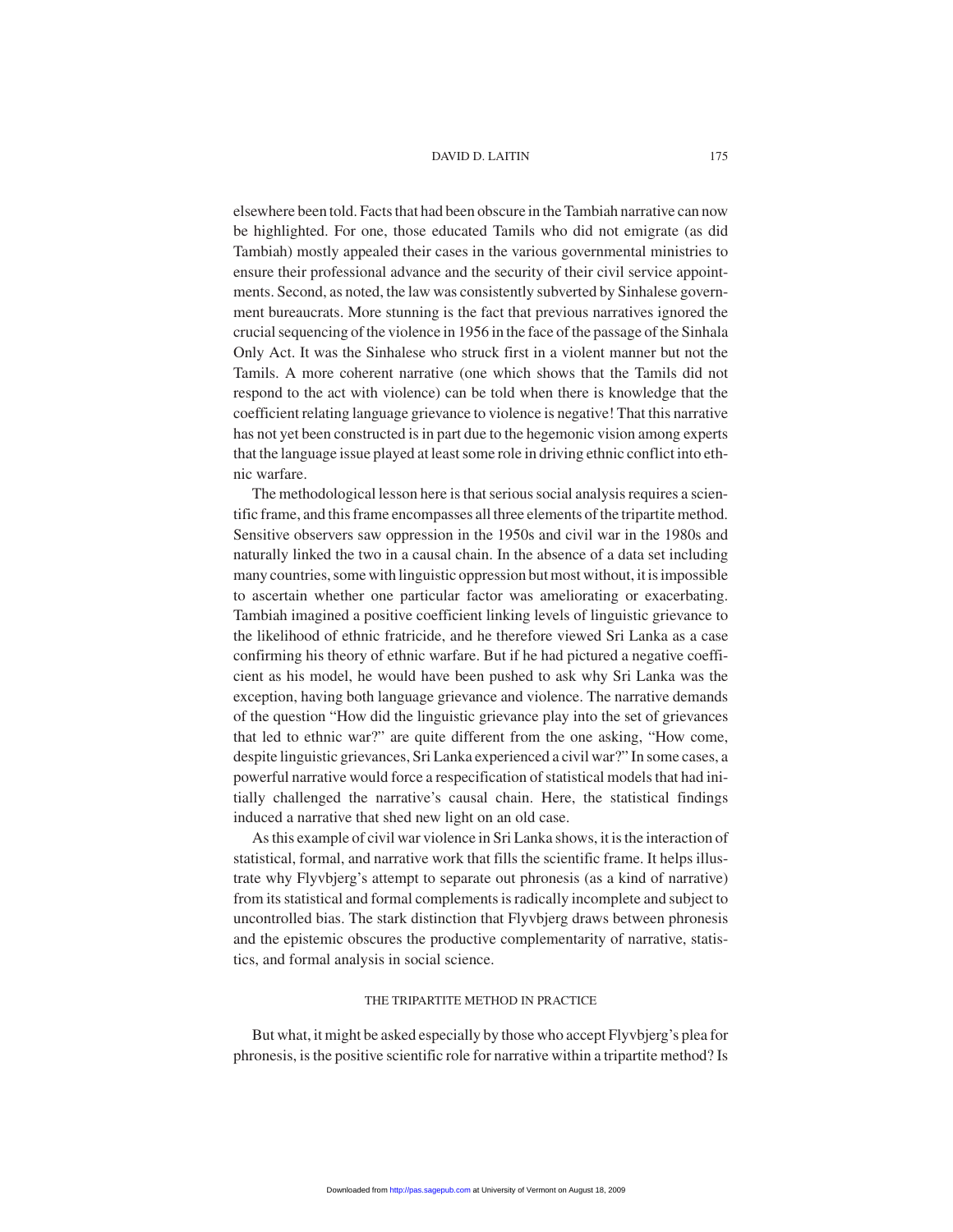my tripartite method merely giving lip service to narrative, while the technological giants of formal and statistical models wash away all its value? My answer is no. I see narrative as a co-equal to the statistical and formal elements of the tripartite method, playing three roles. First, narrative provides plausibility tests of all formal models, helping us to assess whether a game theoretic model actually represents a set of real-world cases. Connecting a plausible narrative with a formal model is a difficult and subtle task; doing it successfully adds plausibility to a formal model.

An exemplary use of this narrative tool is that by Robert Bates, who applied a reputation model (based on the chain-store paradox) to account for the dynamics of the rise and fall of the coffee cartel. It is often the case that formal models, absent narratives, lead researchers astray. The chain-store paradox is no exception. This formal model explains the rationality of large stores cultivating reputations for underpricing new competition, even if it means selling at a loss until the upstart store goes bankrupt. The model can be appropriated elegantly to show how large countries leading primary product cartels can drive out of the international market those smaller countries seeking to lower prices to gain market share. In applying this model to the coffee cartel, Bates found that although the model was internally consistent and powerful, he could not narrate the historical sequencing of the cartel based on the moves of the reputation game. Brazil was insufficiently powerful to serve as chain-store leader. Thus, the narrative compelled him to rethink the strategic logic and to apply a different analytic tool. It turned out that a spatial model of coalition formation within the largest purchasing country (the United States)—in which a cold war logic provided American support for highpriced imports—explained how a dispersed set of sellers could maintain an oligopoly price as long as they did and why it fell apart when the cold war waned. The narrative did not prove the reputation model wrong; rather it showed that it was the inappropriate representation of the strategic situation that faced the coffee exporting countries.<sup>31</sup> Elegant formal models standing alone are inadequate; they need to be supplemented by narrative to show that the real world is represented in the models. Thus, narrative adds plausibility to formal models.

The second role for narrative is to provide mechanisms linking independent and dependent variables in statistical analyses. It is quite common in social science to find explanatory power in macro-variables such as gross domestic product per capita, or democracy, or ethnic linguistic fractionization (a dispersion index giving the probability that an individual randomly matched with another in his or her country will be of the same ethnic group). The problem is that such social facts as GDP are more like facilitating conditions than causal forces. They do not have the capacity to alter values on a dependent variable. It is therefore difficult to assess what it means for it to be causal for some outcome, such as democracy or civil war. As Elster has taught us, we need to link independent and dependent vari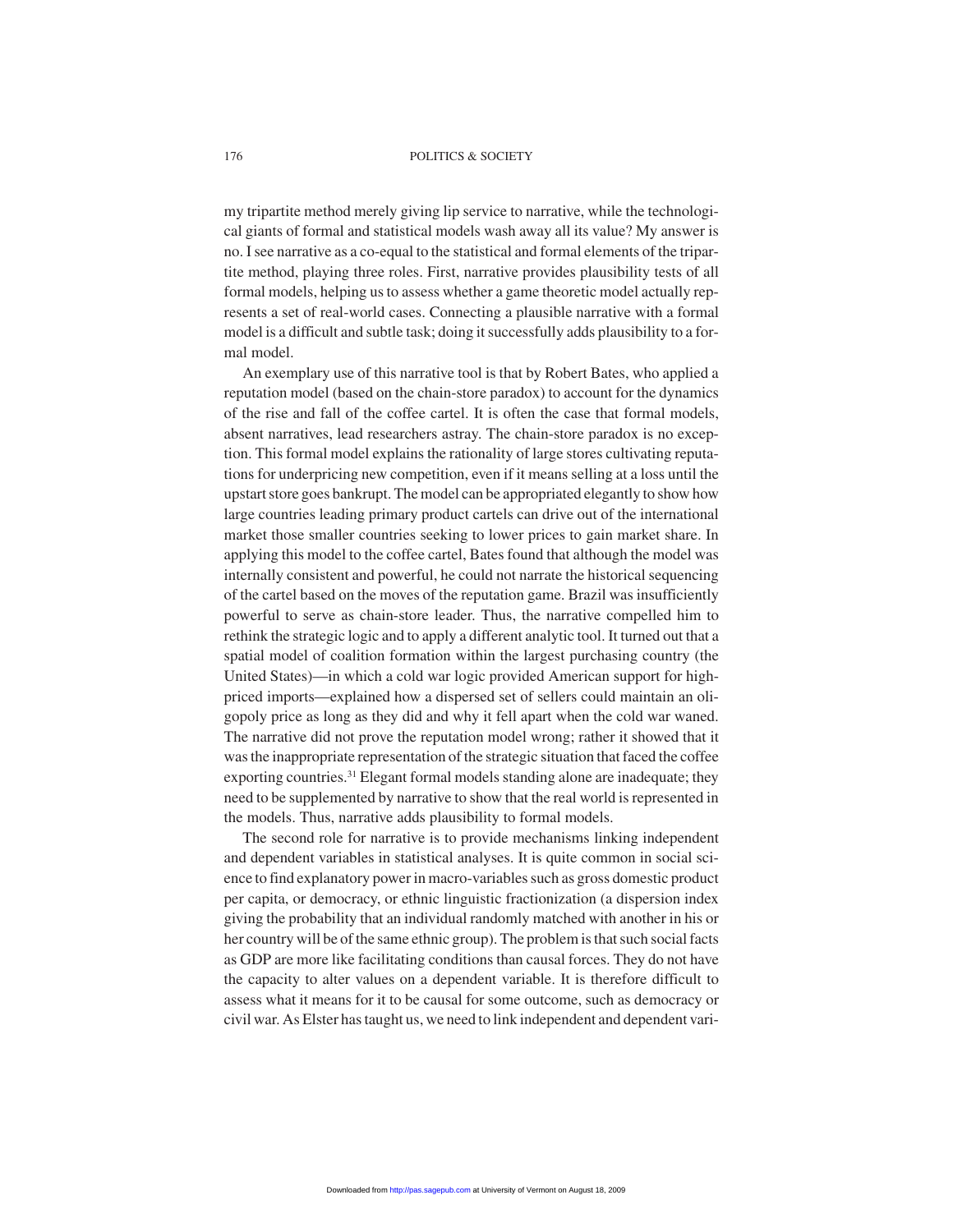ables with mechanisms, basically showing how favorable conditions from a statistical sense translate into outcomes.<sup>32</sup>

For example, Przeworski et al. show a statistical link between parliamentary rule and stable democracy (everything else held to mean value). This means that parliamentary democracies are more robust against economic shocks than are presidential systems.33 But this finding requires a mechanism to give it causal weight. This has led Przeworski (and other collaborators) to examine exogenous shocks, in a narrative mode, to figure out which of the scores of mechanisms listed in the literature are actually causal. One early conjecture was that in parliamentary systems, governments face no-confidence votes and are likely to fall. But here, the government not the democracy is challenged. Since presidents have fixed terms, and there is no institution with the constitutional authority to vote the president out of office for weak performance, in a presidential system an exogenous shock is likely to invite the army to compel the president to leave office. When this occurs, not only the government but also the democratic regime falls. Here, the noconfidence weapon is the mechanism (found through narrative but then complemented with a formal model and statistical tests) that gives the original statistical finding causal weight. This conjecture remains provisional. While one of the papers to emerge from this search for mechanisms emphasizes statistical tests and formal proofs,34 the narrative mode was the source of insight into mechanisms.

In providing plausibility to formal models and mechanisms for statistical models, it is sometimes the case that the role of narrative gets obscured in the final presentation of scientific work. Consider an exemplary model of the tripartite method, Randall Stone's *Lending Credibility*. <sup>35</sup> This study assesses the impact of International Monetary Fund (IMF) conditionality programs on economic performance in the post-Soviet states. Numerous earlier studies found only mixed results. Sometimes the IMF impact was positive and other times negative. Thus, the accepted view that the IMF was no nostrum for structural maladjustment. Through careful (one might say phronetic) investigations, Stone figured out that the IMF succeeded only where its threats (to cut the country off from further loans) were credible. For large countries of great strategic value to the United States, however, such threats were not credible, as these countries knew that they would be bailed out by the United States if they defaulted. Stone therefore creates a model of credibility that predicted where the IMF would have success, and his statistical tests confirmed the observable implications of the theory. As expected, strategically important countries were punished more often, but their punishment periods were shorter. Also, they were less likely to keep inflation under control and less likely as well to attract foreign investment.

Stone's narratives helped him develop the formal model that was then put to statistical test. The very success of the model meant, however, that there were few surprises or new causal conjectures in the chapters that told narratives of particu-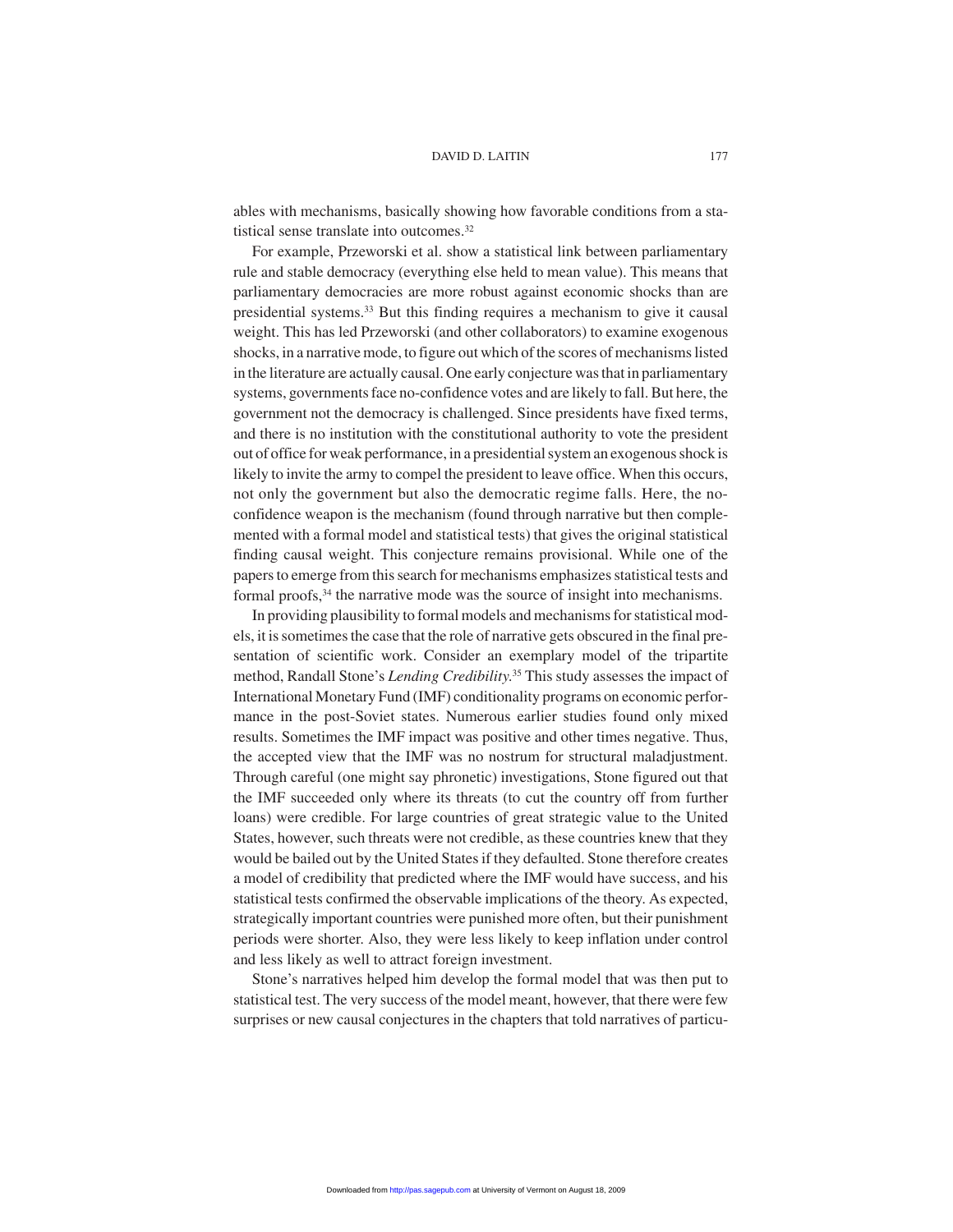lar countries that received IMF support. One might say that the findings of the narrative were already eaten up by the formal model and statistical tests. The four chapters narrating the model in the cases of Russia, Ukraine, Poland, and Bulgaria therefore fell flat. This was not because narrative was not important; rather it was because the findings from narratives fed into statistical model specifications such that there was little new to add in the ultimate telling of the country-level stories.

Mechanisms, Stone's work illustrates, are in some cases no more than underspecified intervening variables. To the extent that a narrative provides the appropriate mechanism, it is incumbent on the researcher to specify the values on that mechanism and run the statistical model again with a new variable. If the mechanism-turned-variable fails in a significance test, it should give us pause as to whether it really was the causal link between the independent and dependent variable. But if it proves significant statistically, and it gets built into a formal model, adding it to the narrative will make it appear that the narrative is secondary. In fact, the narrative was the source for the correctly specified causal mechanism.

Suppose, however, that there are several mechanisms linking a set of values on right-hand-side variables to a specific value on a dependent variable. The favorable right-hand-side conditions might be thought of as opening a set of separate pathways toward the same value on the dependent variable. In such cases, all of the mechanisms could fail statistical tests even if properly specified because none could account for more than a small subset of the observations.<sup>36</sup> A statistician might respond by saying that the mechanisms were not properly specified because the conditions under which they were conjectured to operate ("a small subset of the observations") were not adequately operationalized in the statistical model via interactions, non-linearities, and so on. Even if there were not enough data for signal to overwhelm noise at conventional levels of statistical significance, Bayesians have developed methods to squeeze significance even when faced with "degrees of freedom" problems. But as pathways multiply, these techniques get increasingly tenuous. Under such conditions, narrative would need to stand alone, and rules of narrative coherence and completeness would help to decide whether the causal structure was as theorized. Here, narrative would be providing a more apparent value added than in the case where there was a single mechanism that linked right- and left-hand-side variables.

But even in the case where there is a single mechanism, one that holds up to statistical scrutiny, narrative plays a third role, and this through the analysis of residuals. Never in social science is all variance explained, and even in powerful models, the amount that we are able to explain is often paltry. Narrative, by giving a more complete picture of a social process, fills in where statistical and formal models are incomplete. In the case of Stone's narratives, we learn in Poland that Finance Minister Leszek Balcerowicz was more committed to showing the credibility of Poland's reform to international capital than was the IMF. In the narrative, part of the causal weight goes to the charismatic and technical mastery of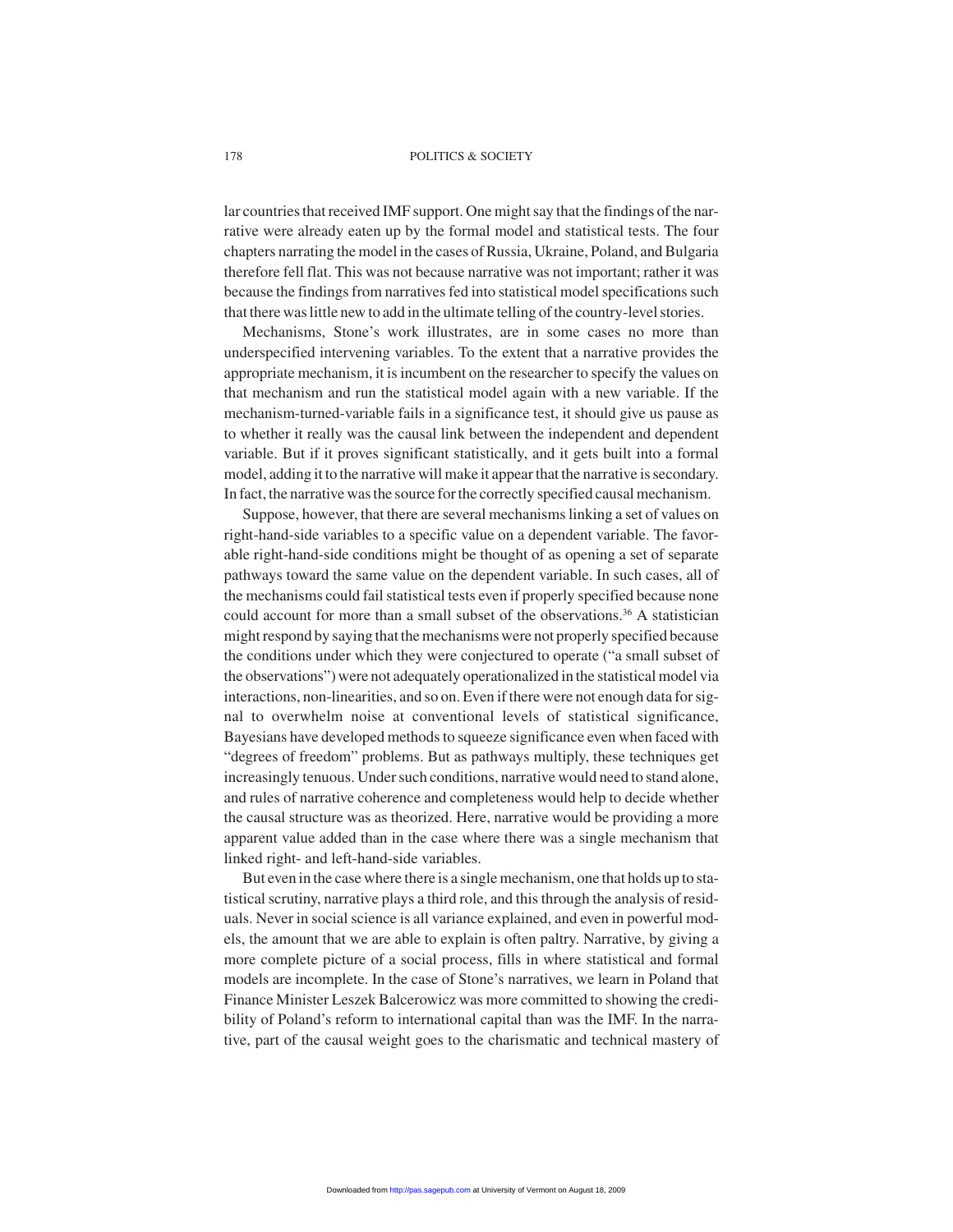Balcerowicz over politicians on both the left and right sides of the political spectrum. We have few tools to model formally or test statistically the role of charismatic leadership in the fostering of reform. Yet in this case it may well have had causal weight, especially because Stone reveals that Poland was quite important strategically to the West, and this should have made its leaders more likely to defy the IMF and to inflate the currency.37 Examination of the residuals through narratives plants the seeds for future work that can better specify and model causal factors that carried weight in the narratives but were absent in the statistical and formal models.

There are thus three scientific roles entrusted to narrative in social science. First, they provide plausibility tests of formal models. Second, they provide mechanisms that link statistically significant facilitating conditions to outcomes. And third, through the plotting of residuals, they plant the seeds for future specifications of variables that have not yet been successfully modeled. In no sense is the phronetic part of the scientific enterprise a marginal one.

#### **CONCLUSION**

The Aristotelian division between *episteme* and *phronesis*, as applied by Flyvbjerg, maps well onto recent methodological debates within political science, as evidenced in Mr. Perestroika's assault on the disciplinary hegemons, between rational choice and qualitative research. Like Flyvbjerg in regard to epistemic science, supporters of qualitative research equivocate about the long-term prospects of rational choice modeling in the social sciences. But at minimum, Mr. Perestroika's acolytes call for methodological pluralism.38 The approach taken to science in this article, while carrying no brief against pluralism, entails a caution against a pluralism that sees formal and statistical research as only two of a thousand flowers that should be permitted to bloom.

The caution is to insist that if theoretical logic or scientific evidence finds a theory or procedure to be fallacious, that procedure's flowerbed should no longer be cultivated within the discipline in which it was originally seeded. There can be no hope of cumulation if we insist that all methods, and all procedures, must be protected. A few examples of unjustified pluralism follow. Consider first the method of case selection in comparative politics. It was once considered by the community of comparativists a useful exercise to choose a set of cases that had the same interesting outcome (for example, modernization breakdowns) to learn what causes it. Subsequent work in the methods field called this procedure "selecting on the dependent variable" and showed why it will ultimately lead to faulty inferences about causation.<sup>39</sup>

Similarly, many statistically oriented scholars in the field of international relations relied on logistic regressions to analyze binary time-series data on whether there was an outbreak of war in a given year. This procedure was found to lead, at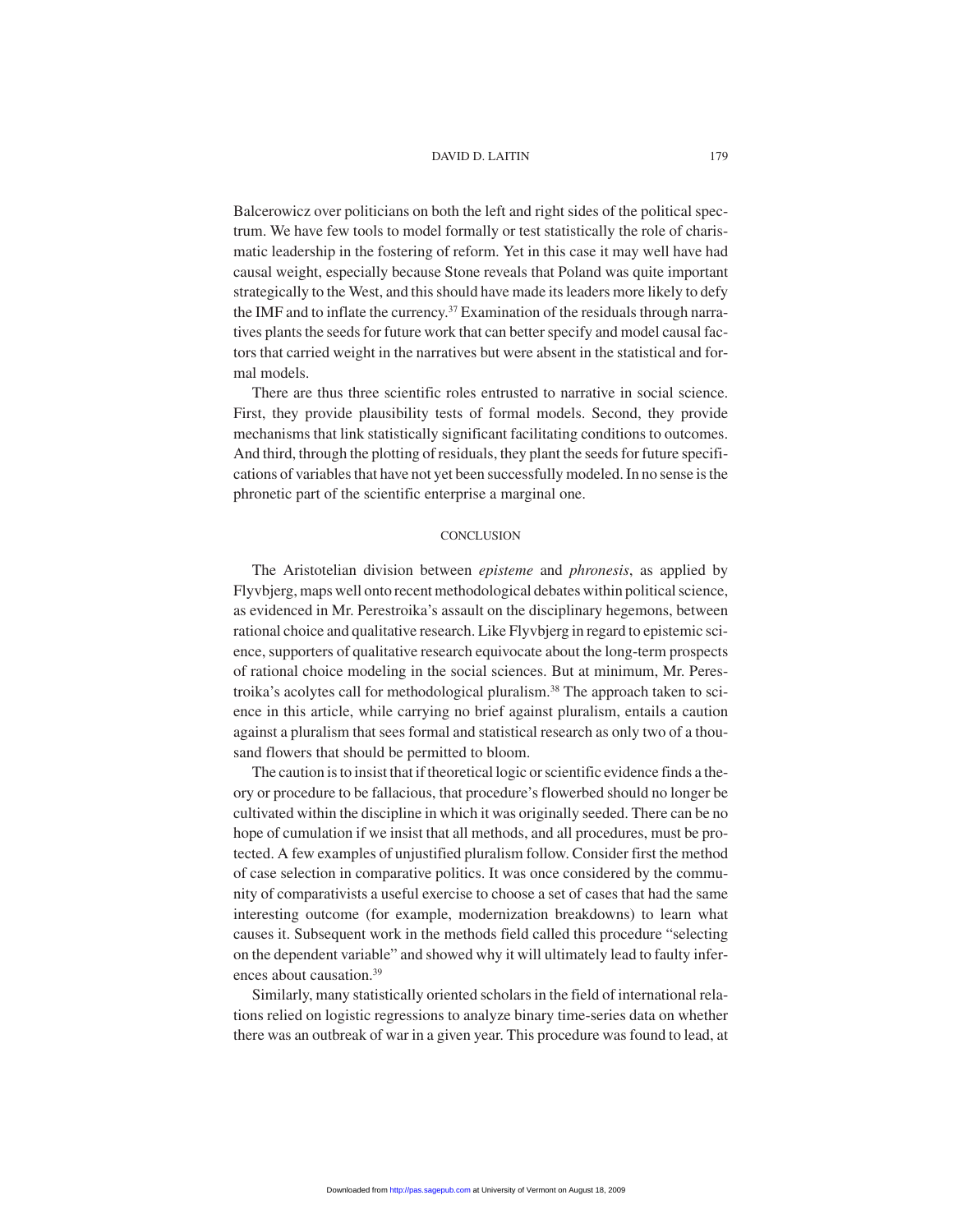least in some cases, to invalid inferences. The authors who report the bias show that this problem can be corrected with a set of dummy variables tapping unmeasured state dependence in the data (e.g., the longer a spell of peace, the less likely a war, ceteris paribus).<sup>40</sup> It would be a scientific travesty should one group of international relations specialists demand that statistical modelers who do not correct for serial dependence have a right to continue as they were doing, simply because there is a long tradition in cross-sectional work that has in the past ignored problems of time dependence.

A final example: comparativists who do qualitative case studies have no claim to disciplinary recognition by virtue of the fact that examination of a single case is a time-honored procedure in their field. Theoretical work going back to Eckstein sets constraints on what a particular case can show.41 More recent methodological work, exemplified in the text by King, Keohane, and Verba, gives a road map on how a study of a single country can be transformed into a high-*n* research design, thereby increasing the study's scientific leverage.42 There can be no argument based on tradition justifying the minimization of leverage. New work in comparative politics must, if it is to gain respect in the wider discipline, adjust methodologically to take into account scientific advances. Pluralism without updating is not science.

This point is doubly important when fields get defined by positions in grand debates and protected by tradition. It would be a warping of the scientific frame if we built into the charter of any department of political science that there had to be an expert in "realism," or in "South Asia," or in "democracy," or in "qualitative methods." Of course, advertising for jobs by area of specialization is crucial, especially if a department seeks broad disciplinary coverage. But institutionalizing slots for particular specialties is a threat to scientific progress. Consider a document from seventeenth-century Spain in which the University of Barcelona appealed to the king's audience for the right to sidestep interference in its affairs by the Council of Castile, which had stipulated that the department of philosophy have three professors who held to Thomist views and three who did not.<sup>43</sup> Three centuries later, it appears quaint that a philosophy department should be divided along those lines. But the implications of such royal charters are dangerous. When any academic field consecrates a debate by giving interlocutors on both sides permanent representation, the result can only be resistance to innovation. A scientific frame would lead us to expect that certain fields will become defunct, certain debates dead, and certain methods antiquated. A pluralism that shelters defunct practitioners cannot be scientifically justified.

Flyvbjerg at his most generous is calling for pluralism but giving pride of place to an alternate methodology for the social sciences, going back to Aristotle's recommendations. But rather than accepting an alternate methodology, this article asks that we all work inside a scientific frame. Within that frame, we ought to maximize inter alia openness of procedures, internal coherence of argument,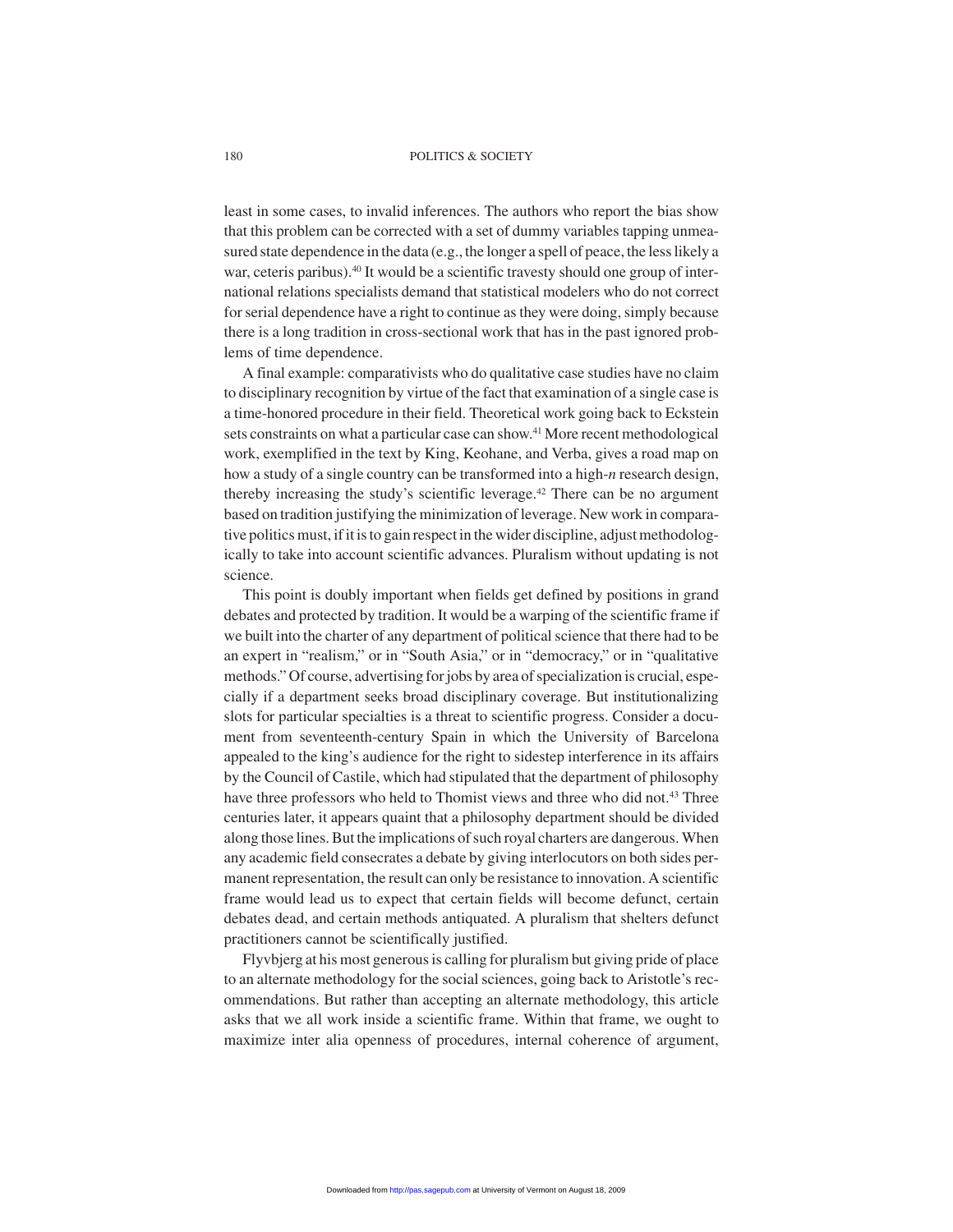good measurement of variables, increasing attempts to unravel context, assiduous concern for valid causal inferences, and rewards for replication. Along with formal and statistical analysis, narratively based case studies (as one element in the procedures Flyvbjerg recommends as phronesis) play a crucial role in filling in this frame44; but there is nothing to be gained in advertising a program that does not insist on the best approximation to science as the data and our abilities will allow.

#### **NOTES**

1. "Mr. Perestroika" is the pen name of an anonymous insurgent within the political science discipline. His movement began with an e-mail sent to friends and colleagues in October 2000, but it spread like a bush telegraph, precipitating a mass mobilization within the discipline against the practices of the American Political Science Association and its lead journal, the *American Political Science Review*. The ferment first received attention in an article in the*New York Times*(5 November 2000), followed by coverage in the*Chronicle for Higher Education* (17 November 2000). Movement members remain active in seeking to alter the discipline organizationally and intellectually.

2. Bent Flyvbjerg, *Making Social Science Matter: Why Social Inquiry Fails and How It Can Succeed Again* (Cambridge: Cambridge University Press, 2001).

3. In his review of this book for the *American Political Science Review* (March 2002), Stephen White emphasizes that Flyvbjerg's book ought to serve as the foil for a fully articulated anti–Mr. Perestroika response.

4. Flyvbjerg equivocates throughout the book on the question of whether scientific work has any merit in the study of the social world. On one hand, he writes, "it is . . . not meaningful to speak of 'theory' in the study of social phenomena, at least not in the sense that 'theory' is used in natural science" (p. 25). On the other hand, he acknowledges the value of "attempts at formal generalization, for such attempts are essential and effective means of scientific development" (p. 76). Despite these occasional nods to the value of a social science (see also formulations on pp. 49 and 87), his major theme is that "we must drop the fruitless efforts to emulate natural science's success in producing cumulative and predictive theory" (p. 166). He does not provide evidence on the degree to which natural science research meets his standards.

5. This tripartite approach recommended here is more fully developed in David D. Laitin, "Comparative Politics: The State of the Subdiscipline," in *Political Science: The State of the Discipline* edited by Ira Katznelson and Helen Milner (New York: Norton, 2002).

6. I know of three prominent contributions along these lines. Robert Axelrod (political science) has collaborated with William D. Hamilton (biology), "The Evolution of Cooperation," *Science* (1981) New Series, (March 27) 211 (4489): 1390-96. Reinhard Selten (economics) has collaborated with Peter Hammerstein (biology) in "Game Theory and Evolutionary Biology," in *Handbook of Game Theory*, edited by Robert J. Aumann and Sergiu Hart (Amsterdam, the Netherlands: Elsevier, 1994), vol. 2, 929-93. Robert Boyd (anthropology) has collaborated with Peter J. Richerson (ecology) in*Culture and the Evolutionary Process* (Chicago: University of Chicago Press, 1985).

7. See a summary discussion on this matter at http://www.cdc.gov/mmwr/preview/ mmwrhtml/00001277.htm. The team reported, while acknowledging validity problems due to the sensitivity of the questions, that "most Americans appear to be at relatively low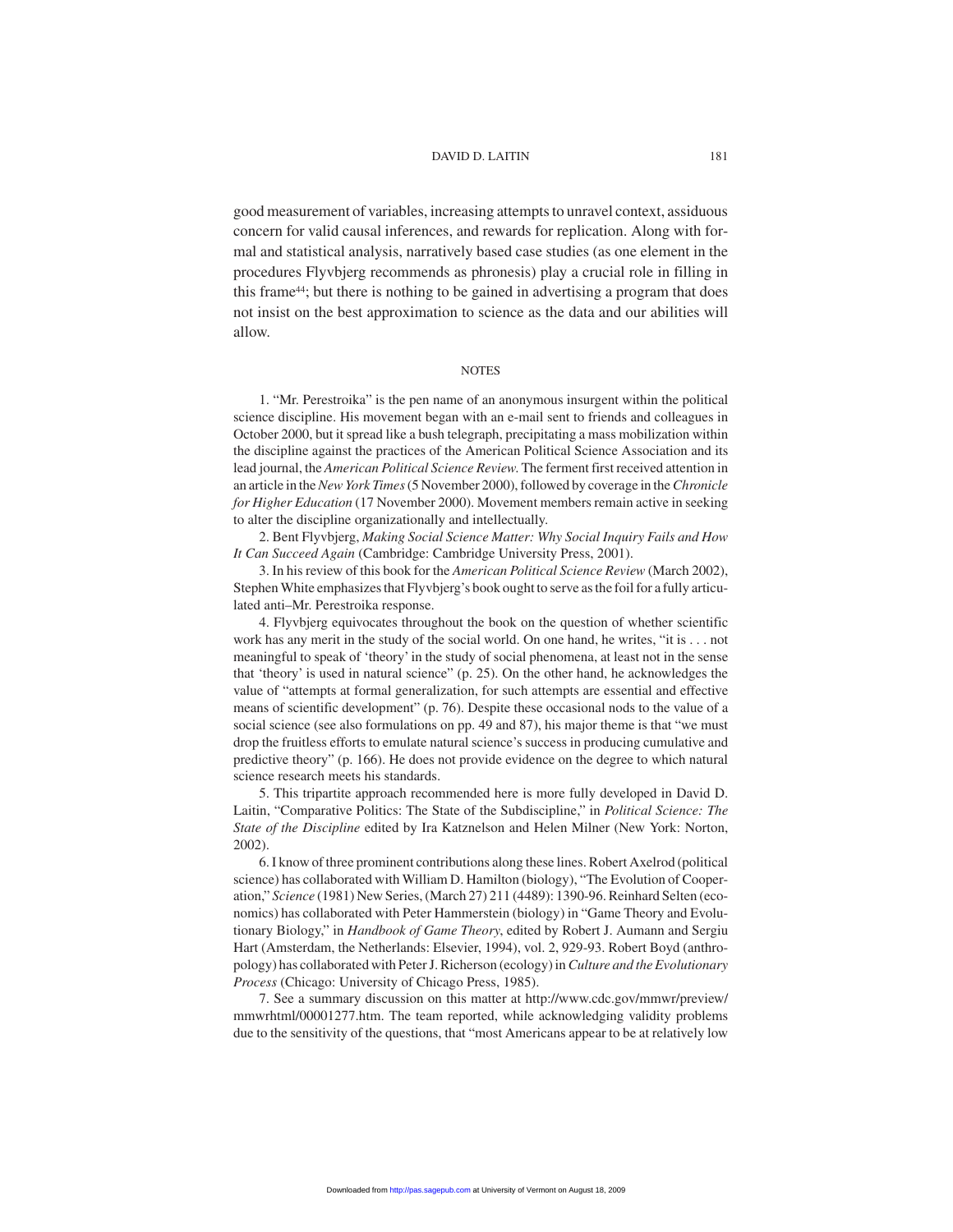risk of infection with HIV-1 and other STDs from sexual exposures." See also Edward O. Laumann et al., *The Social Organization of Sexuality* (Chicago: University of Chicago Press, 1994), 546-47.

8. Flyvbjerg, *Making Social Science Matter*, fn. 19, p. 22.

9. For an extensive review of this literature, see Robyn M. Dawes, David Faust, and Paul E. Meehl, "Clinical versus Actuarial Judgment," *Science*, New Series, 243, no. 4899 (31 March 1989): 1668-74.

10. "Context is central to understanding what social science is and can be" (p. 9). There are nineteen other references to this term in the index. Chapter 4 is called "Context Counts."

11. Flyvbjerg, *Making Social Science Matter*, 139.

12. Ibid., 153.

13. In fairness to Flyvbjerg, there is more explicit attention to mechanisms in his full study, *Rationality and Power: Democracy in Practice* (Chicago: University of Chicago Press, 1998).

14. Flyvbjerg, *Making Social Science Matter*, 145, 72.

15. James Fearon and David Laitin, "Ethnicity, Insurgency, and Civil War," *American Political Science Review* 97, no. 1 (2003).

16. Stanley Tambiah, "Continuity, Integration and Expanding Horizons" (interview with Mariza Peirano), Série Antropologia, no. 230, Departamento de Antropologia, Universidade de Brasília, 1997, 8-10.

17. Ibid., 14.

18. Ibid., 26.

19. Stanley Tambiah, *Sri Lanka: Ethnic Fratricide and the Dismantling of Democracy* (Chicago: University of Chicago Press, 1986), ix.

20. Flyvbjerg, *Making Social Science Matter*, 145.

21. Stanley Tambiah, *Buddhism Betrayed?* (Chicago: University of Chicago Press, 1992).

22. Tambiah, "Continuity," 26-27.

23. Ibid., 9.

24. Tambiah, *Buddhism Betrayed?* 57 and 47.

25. Flyvbjerg, *Making Social Science Matter*, 145.

26. Tambiah, *Sri Lanka: Ethnic Fratricide*, 20-27; Stanley Tambiah, *Leveling Crowds* (Berkeley: University of California Press, 1996), 100.

27. These points are developed in David D. Laitin, "Language Conflict and Violence," *Archives Européennes de Sociologie* 41, no. 1 (1997): 97-137. The subsequent discussion draws on that article, without use of quotation marks.

28. The results would be more compelling if the effect sizes were properly analyzed so that something could be said about substantive significance of the negative relationship between language oppression and violence. The point here, however, is not to infer a negative relationship supported by the data but to wonder why there was no strong positive relationship, as standard theories of grievance had led us to expect.

29. James Fearon and I address the issue of why settlement schemes more likely yield guerrilla action in "Sons of the Soil," unpublished manuscript.

30. Many in the narrative tradition claim that narratives ought to be formalized. It may well be that game trees and narrative both are formal models but perform complementary tasks in scientific explanation. If this were the case, the terms referring to the tripartite agenda would require adjustment.

31. Robert Bates, "The International Coffee Organization: An International Institution," in *Analytic Narratives*, edited by Robert Bates et al. (Princeton, NJ: Princeton Uni-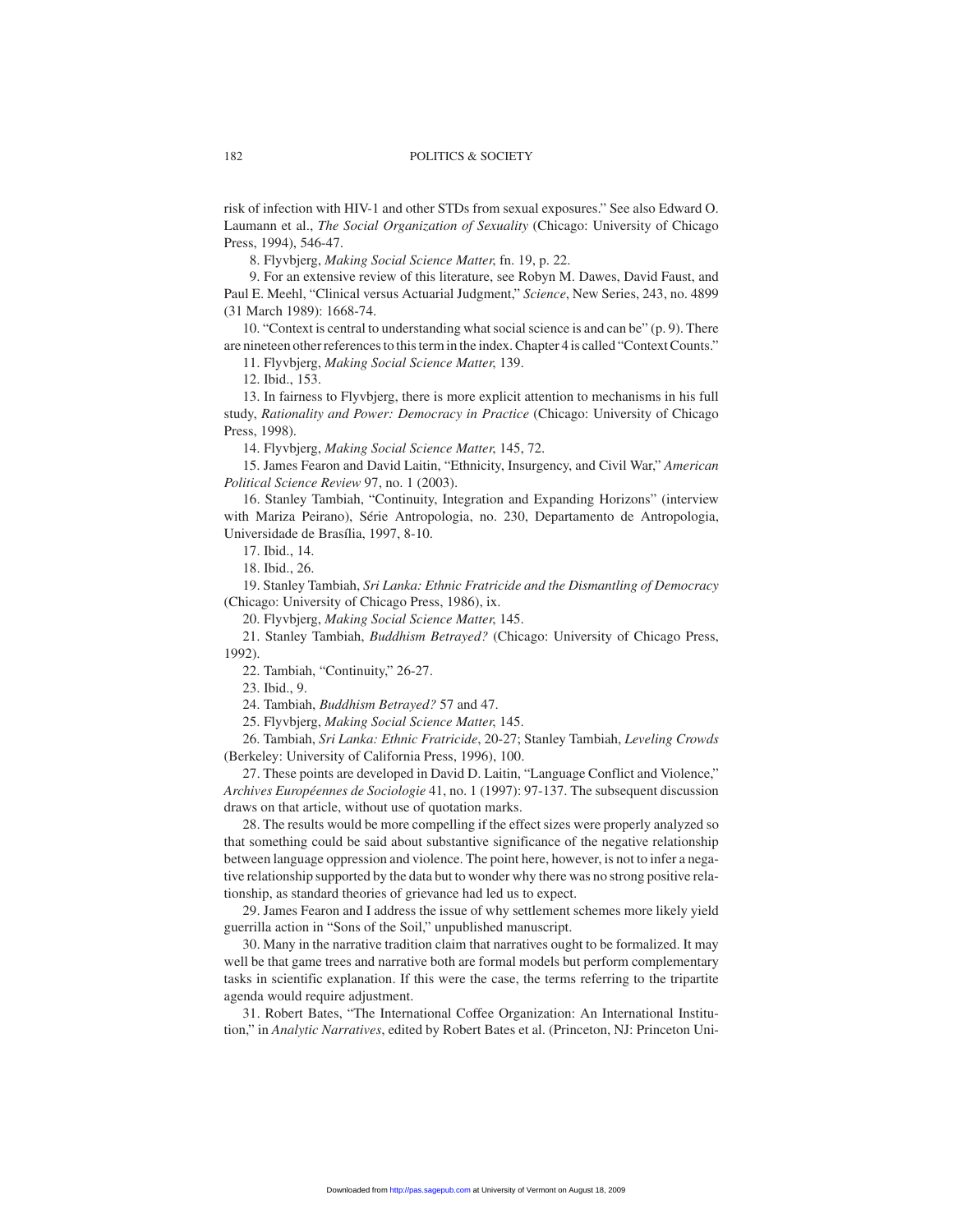versity Press, 1998). The references for the chain-store paradox are Reinhard Selten, "The Chain-Store Paradox," *Theory and Decision* 9 (1978): 127-59; and David Kreps and Robert Wilson, "Reputation and Imperfect Information," *Journal of Economic Theory* 27 (1982): 253-79.

32. Jon Elster, "A plea for mechanisms," in *Social Mechanisms: An Analytical Approach to Social Theory*, edited by Peter Hedstrøm and Richard Swedberg (Cambridge: Cambridge University Press, 1998), 45-73. Techniques to assess causal mechanisms without use of narrative include experiments and recently developed random-matching models in statistics. See Judea Pearl, *Causality* (Cambridge: Cambridge University Press, 2000), for explications of these techniques. I remain skeptical that either the experimental or statistical innovations will supplant narrative in helping to uncover the causal mechanisms linking values on independent variables to values on dependent variables.

33. Adam Przeworski et al., *Democracy and Development: Political Institutions and Well-Being in the World 1950-1990* (Cambridge: Cambridge University Press, 2000). Random-matching techniques (see Pearl, *Causality*) allow us to avoid the unrealistic assumption that other independent variables have comparable values in parliamentary and presidential regimes.

34. José Antonio Cheibub, Adam Przeworski, and Sebastian Saiegh, "Government Coalitions and Legislative Effectiveness under Presidentialism and Parliamentarism" (unpublished paper, 2002).

35. Randall Stone, *Lending Credibility* (Princeton, NJ: Princeton University Press, 2002).

36. I believe this is at least part of what Elster is suggesting with his view that mechanisms will almost never reveal statistically significant relationships.

37. Stone, *Lending Credibility*, 99.

38. See John J. Mearsheimer, "Methodological Parochialism vs. Methodological Pluralism" (paper presented at Panel 7-1, "Perestroika: Undisciplined, Unpunished," APSA meetings, San Francisco, 31 August 2001).

39. Barbara Geddes, "How the Cases You Choose Affect the Answers You Get: Selection Bias in Comparative Politics," *Political Analysis* 2 (1990): 131-50.

40. Nathaniel Beck, Jonathan N. Katz, and Richard Tucker, "Taking Time Seriously: Time-Series-Cross-Section Analysis with a Binary Dependent Variable," *American Journal of Political Science* 42, no. 4 (1998): 1260-88.

41. Harry Eckstein, "Case Study and Theory in Political Science," in *Handbook of Political Science*, vol. 1, edited by Fred Greenstein and Nelson Polsby (Reading, MA: Addison-Wesley, 1975).

42. Gary King, Robert Keohane, and Sidney Verba, *Designing Social Inquiry* (Princeton, NJ: Princeton University Press, 1994).

43. Case number 064, in the year 1681, from a data set of 617 documents from seventeenth- and eighteenth-century Spain, housed at the Rare Book Division of the Princeton University Library.

44. This argument applies to my promotion of the tripartite method. In response to a critic of their article cited earlier, Dawes, Faust, and Meehl point out that although the results are not conclusive, clinical predictions appear to be better if researchers rely on statistical models only and ignore clinical judgments by experts. See Benjamin Kleinmuntz et al., *Science*, New Series, 247, no. 4939 (1990): 146-47. Should it be demonstrated that narrative judgments add no explanatory or predictive value in political science (which I doubt would occur), it would be in defiance of the scientific frame to continue insisting on the tripartite method.